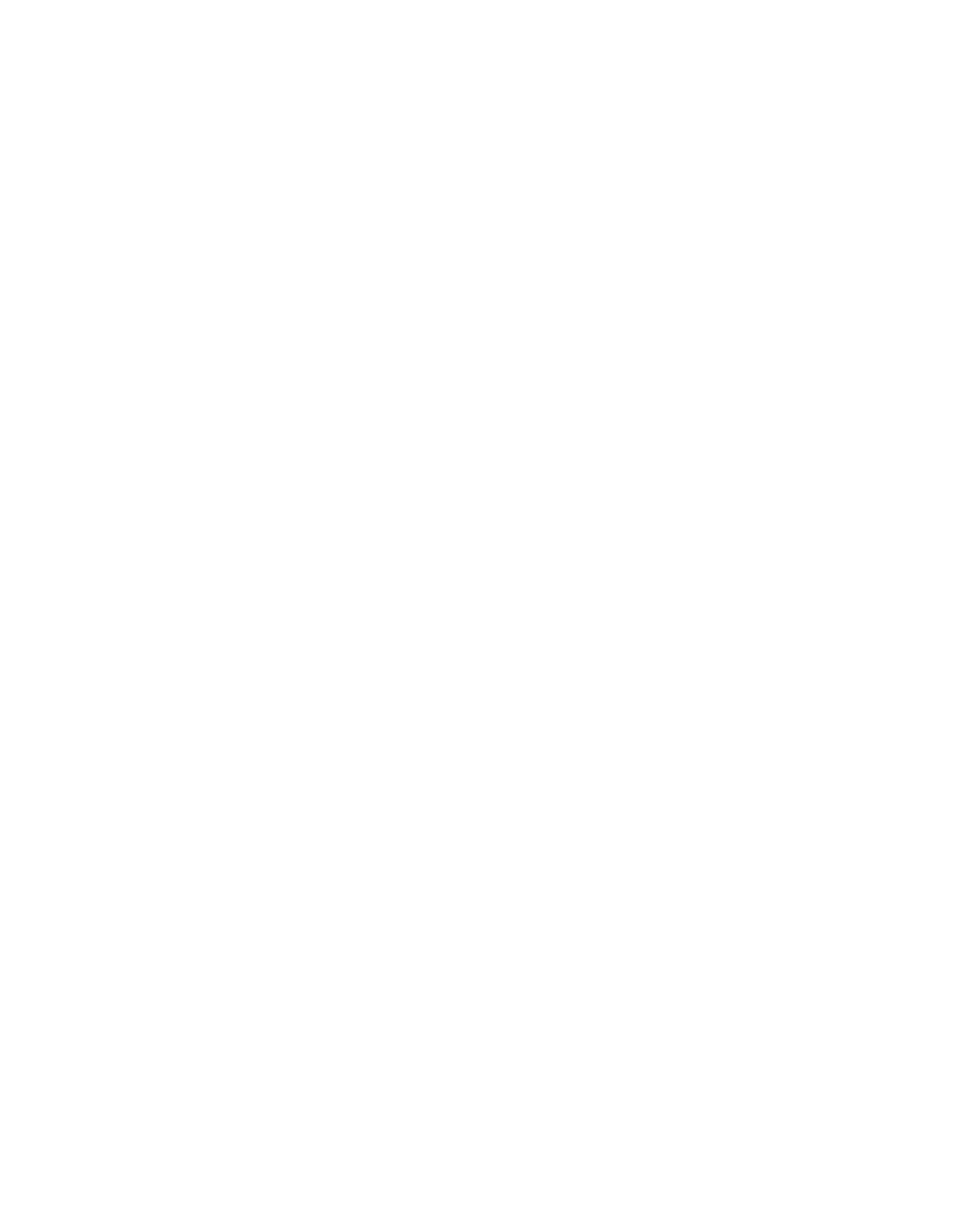**Allworx® Server User Guide** 

**Version 7.7**

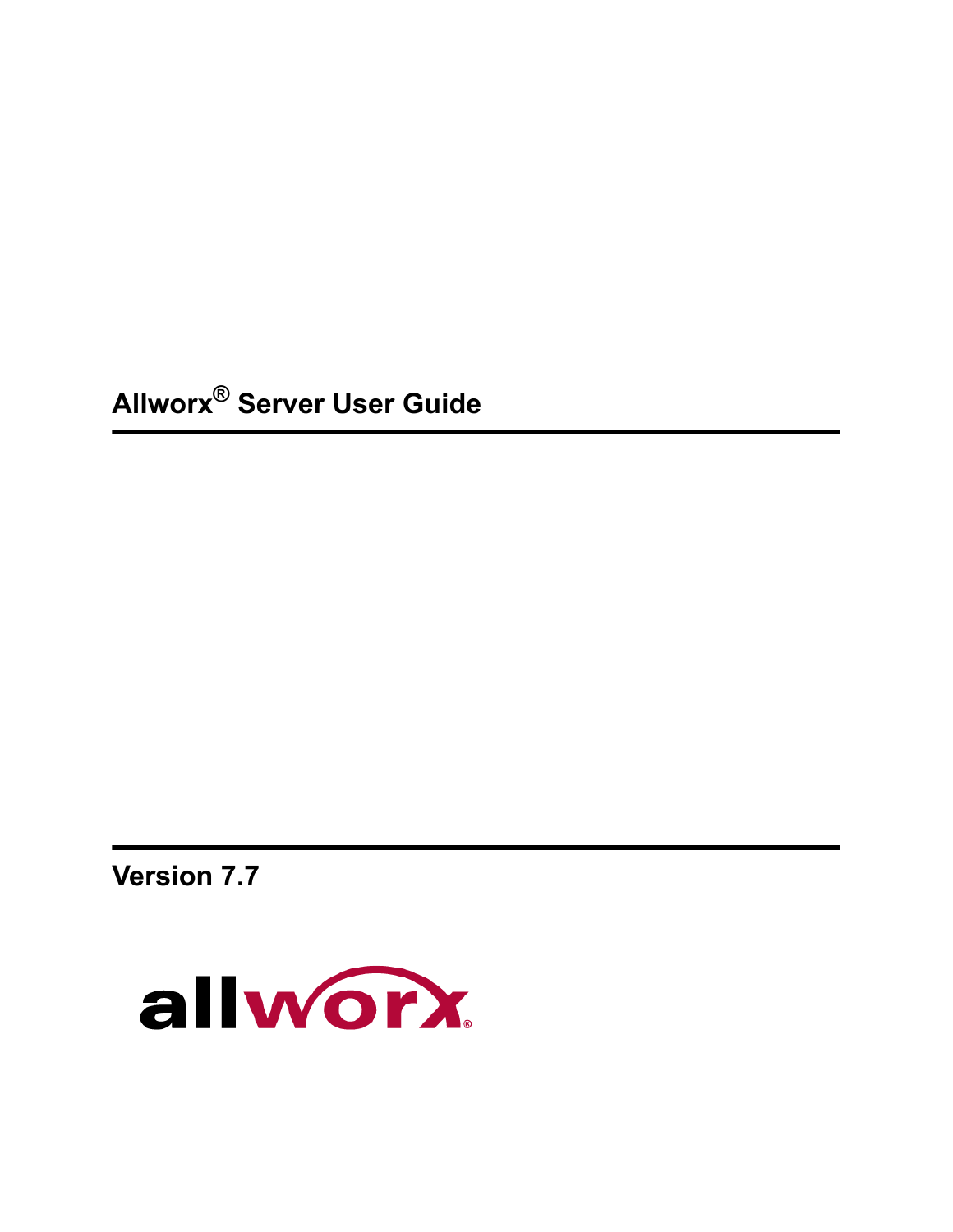Allworx Server User Guide Version 7.7



©2014 Allworx Corp, a Windstream company. All rights reserved. No part of this publication may be reproduced, stored in a retrieval system, or transmitted, in any form or by any means, electronic, mechanical, photocopy, recording, or otherwise without the prior written permission of Allworx Corp.

Software in this product is Copyright 2014 Allworx Corp, a Windstream company, or its vendors. All rights are reserved. The software is protected by United States of America copyright laws and international treaty provisions applicable worldwide. Under such laws, the licensee is entitled to use the copy of the software incorporated with the instrument as intended in the operation of the product in which it is embedded. The software may not be copied, decompiled, reverse-engineered, disassembled, or otherwise reduced to human-perceivable form. This is not the sale of the software or any copy of the software; all right, title, ownership of the software remains with Allworx or its vendors.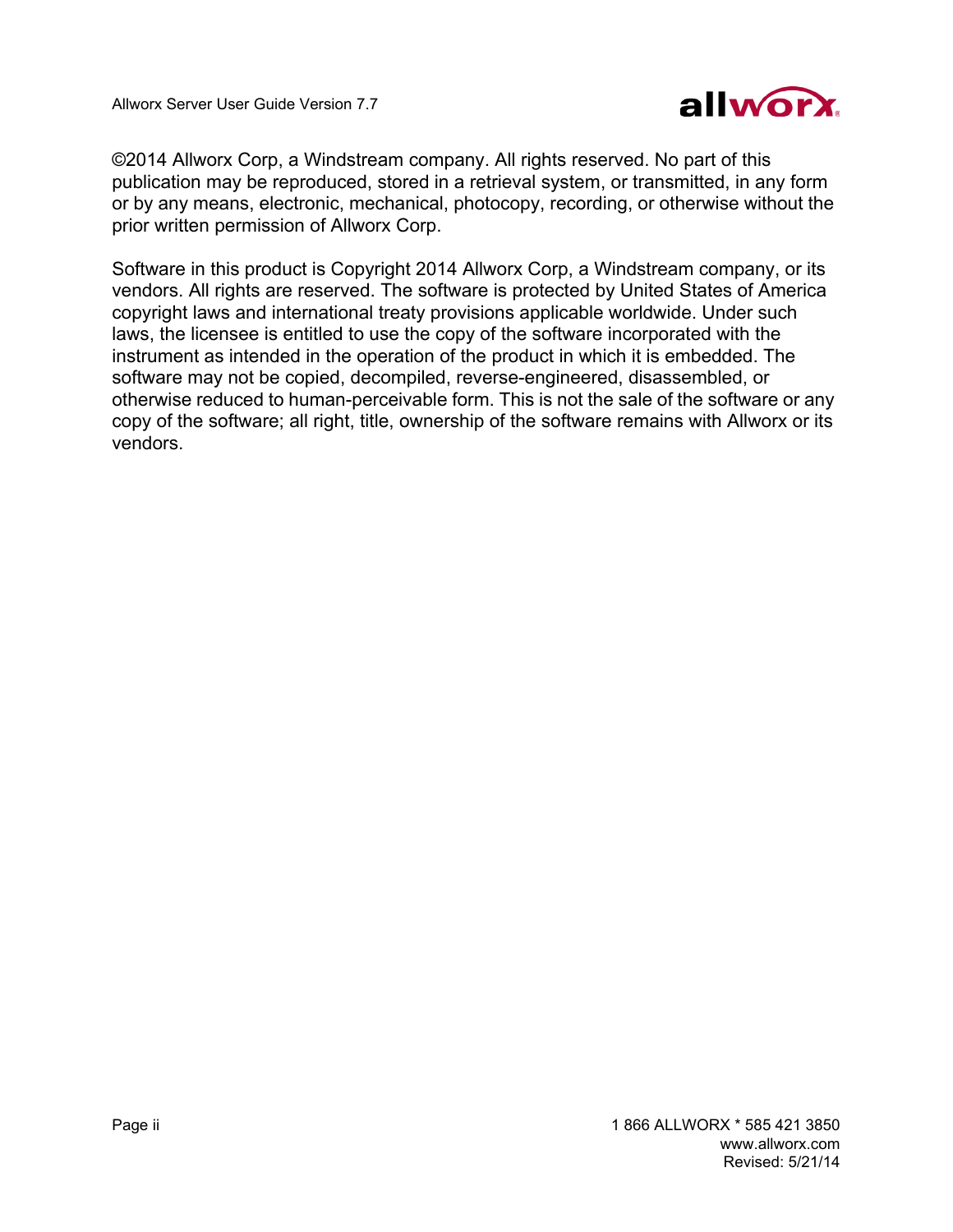

# **Contents**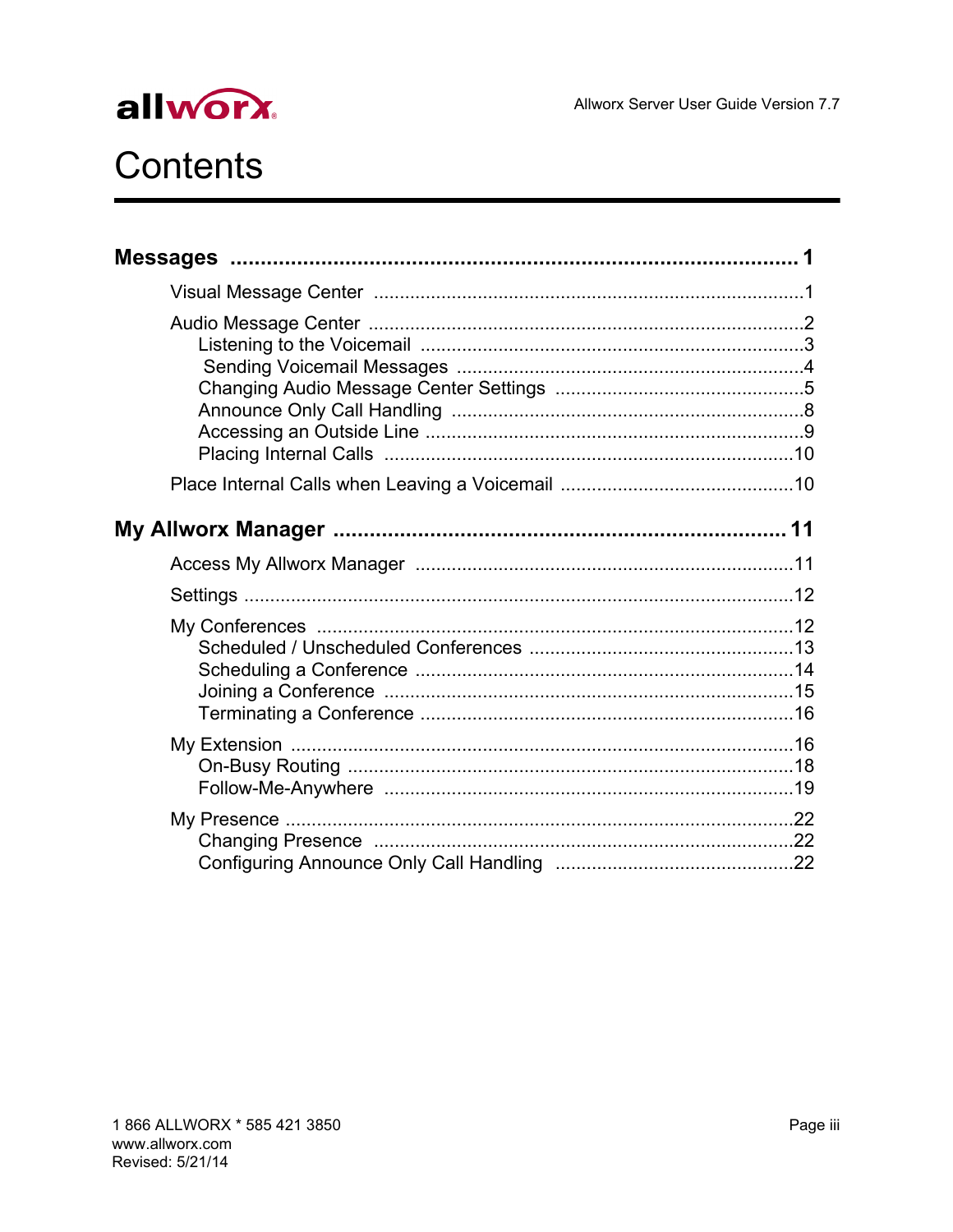Allworx Server User Guide Version 7.7

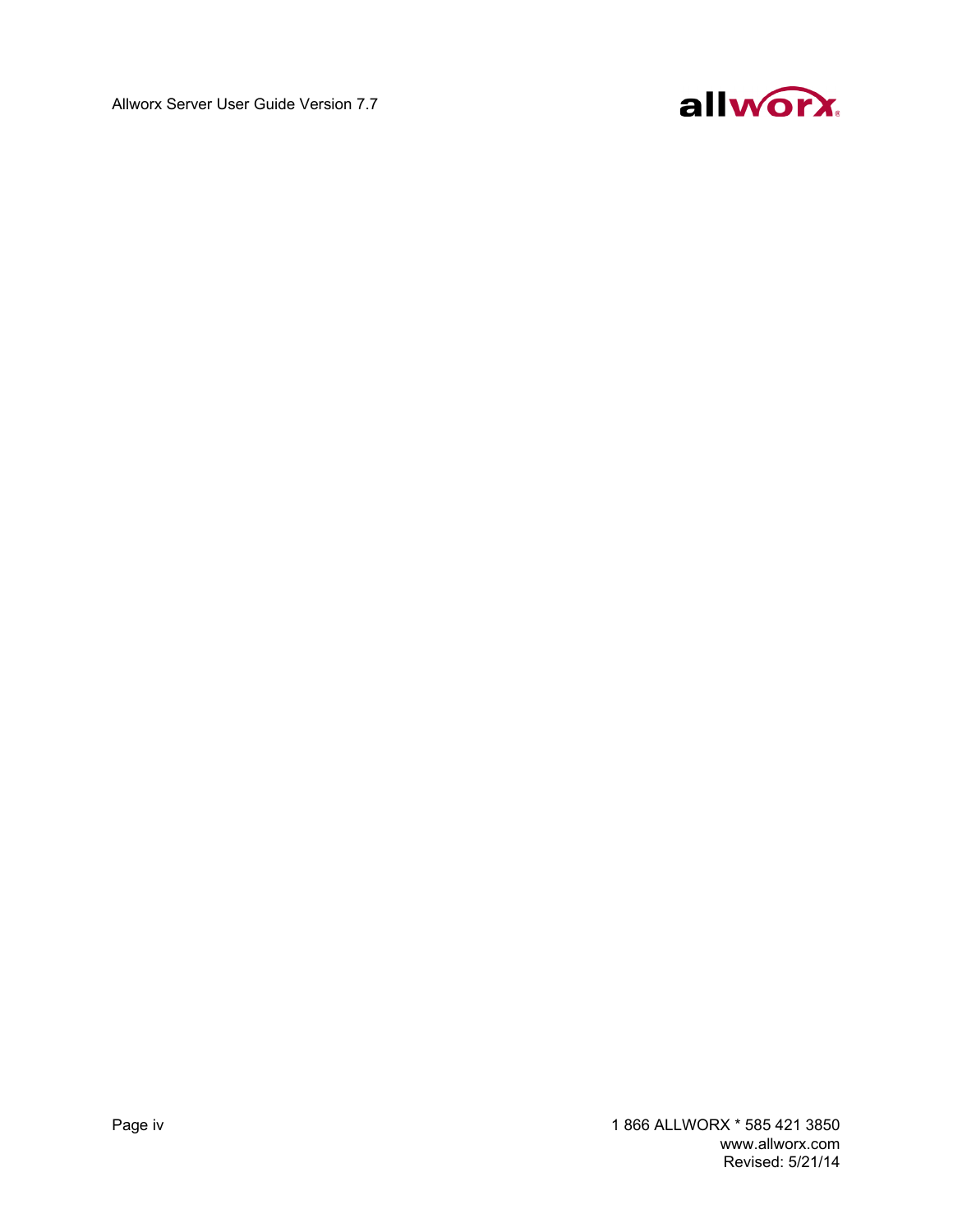

# <span id="page-6-0"></span>**1 Messages**

The Allworx Message Center provides unified messaging for Allworx users. The Messages button lights on the Allworx phone when a new voicemail message is available. The PFK lights when a new voicemail message is available, and the phone is monitoring another mailbox.

The Allworx Server Administrator configures the access and management of voicemail messages:

- Visual Message Center Displays a messages list for the extension and uses soft keys for navigation.
- Audio Message Center Calls the Message Center and uses audio menus.

| Note: | The Visual Message Center is not available on Allworx 9102, 9112, 9202, and 9202E |
|-------|-----------------------------------------------------------------------------------|
|       | handsets.                                                                         |

The following features are only available in the Audio Message Center:

- Managing your greetings
- Changing your Message Center PIN
- Changing your Presence
- Accessing an outside line
- Placing internal calls

# <span id="page-6-1"></span>**1.1 Visual Message Center**

### **To access the Visual Message Center:**

- 1. Press the phone Messages button or the Messages PFK on the phone.
- 2. Enter the phone extension and press the OK soft key
- 3. Enter the password using the numeric keypad and press OK. A list of voicemail messages displays.Contact the Allworx Server Administrator for the password information.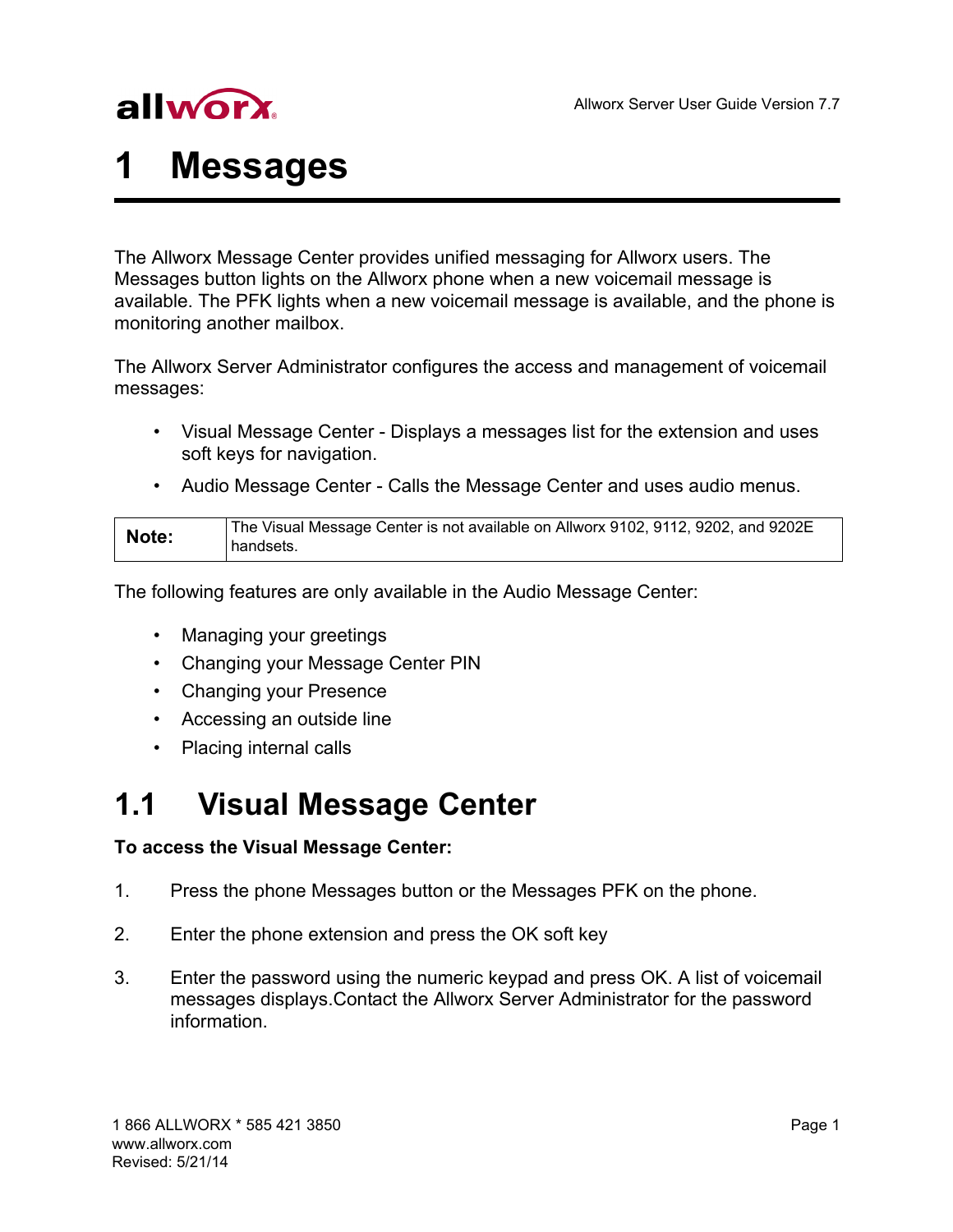

- 4. Use the up/down arrow keys on the right of the display to highlight the message. Press the Select button to select the message. The message begins to play automatically.
- 5. Press the Select button to start/stop the message and the up/down arrow keys to forward/rewind the message, respectively.

Use the soft keys to choose different options such as mark as new, delete or forward the message.

# <span id="page-7-0"></span>**1.2 Audio Message Center**

|       | If the Allworx Server Administrator configures the Allworx server with the Multiple  |  |
|-------|--------------------------------------------------------------------------------------|--|
| Note: | Language Pack feature, users can play the Message Center prompts in a language other |  |
|       | than English. To use the alternate language, press ## when prompted.                 |  |

#### **To access the Audio Message Center:**

1. Enter the Audio Message Center using one of the options in the table.

| <b>Option</b>                                                                                                                                                                                                    | <b>Alternate</b><br><b>Handset</b> | <b>Within Auto</b><br><b>Attendant</b> |
|------------------------------------------------------------------------------------------------------------------------------------------------------------------------------------------------------------------|------------------------------------|----------------------------------------|
| Press the handset Messages button twice (once if the Allworx<br>Server Administrator configured the button to access the Audio<br>Message Center directly), press #.<br>Enter the primary extension and press #. | x                                  |                                        |
| Dial *404. When calling from an outside handset, the system<br>may prompt users for a primary extension.                                                                                                         |                                    |                                        |
| Dial $6^1$ and the primary extension (6 + ext.).                                                                                                                                                                 | x                                  | x                                      |

 $1$  Digits may vary per system. Please check phone functions tab of the My Allworx Manager page or consult the Allworx Server Administrator.

2. Enter the extension password and the # symbol using the numeric keypad. Contact the Allworx Server Administrator for the password information.

After logging into the Audio Message Center, the system announces the number of new and saved voicemail and e-mail messages available in the inbox and the current Presence setting.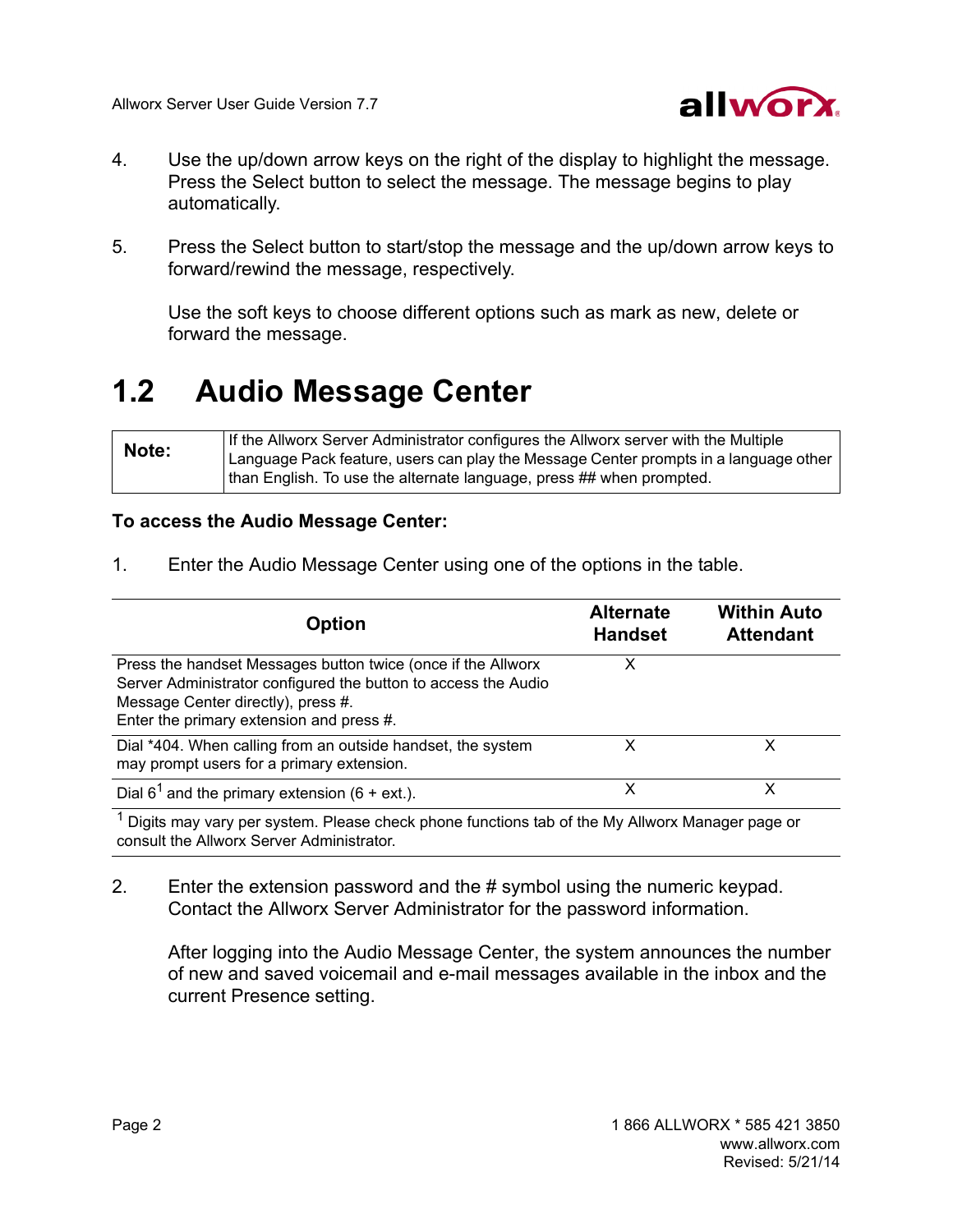

| Key     | <b>Feature</b>                             |
|---------|--------------------------------------------|
| 1       | Listen to new voicemail messages           |
| 2       | Listen to saved voicemail messages         |
| 3       | Send a message                             |
| 4       | Change your Message Center system settings |
| 7       | Access an outside line (if enabled)        |
| hang up | End the call                               |
| #       | Return to the previous menu.               |
| $\star$ | Replay the menu options.                   |

3. Use the following features to listen to the voicemail messages:

## <span id="page-8-0"></span>**1.2.1 Listening to the Voicemail**

At the Audio Message Center main menu, press 1 to listen to the voicemails, and then use the features in the table below to manage the voicemail messages. To use the feature while listening to any voicemail message, press the \* key (e.g., \*1 to reply to a message).

| Note: | The system automatically saves the voicemail messages unless the user specifically<br>chooses to delete the message. Options 1 and 9 are only available if an internal user left |
|-------|----------------------------------------------------------------------------------------------------------------------------------------------------------------------------------|
|       | the voicemail message.                                                                                                                                                           |

| Key     | <b>Feature</b>                             |
|---------|--------------------------------------------|
| 1       | Reply to this message                      |
| 2       | Forward this message                       |
| 3       | Delete the message                         |
| 4       | Replay this message                        |
| 6       | Play the next message                      |
| 9       | Place a call to the sender of this message |
| #       | Return to the previous menu                |
| $\star$ | Listen to these choices again              |

### **To reply or forward a voicemail message to another internal user:**

1. Play the message.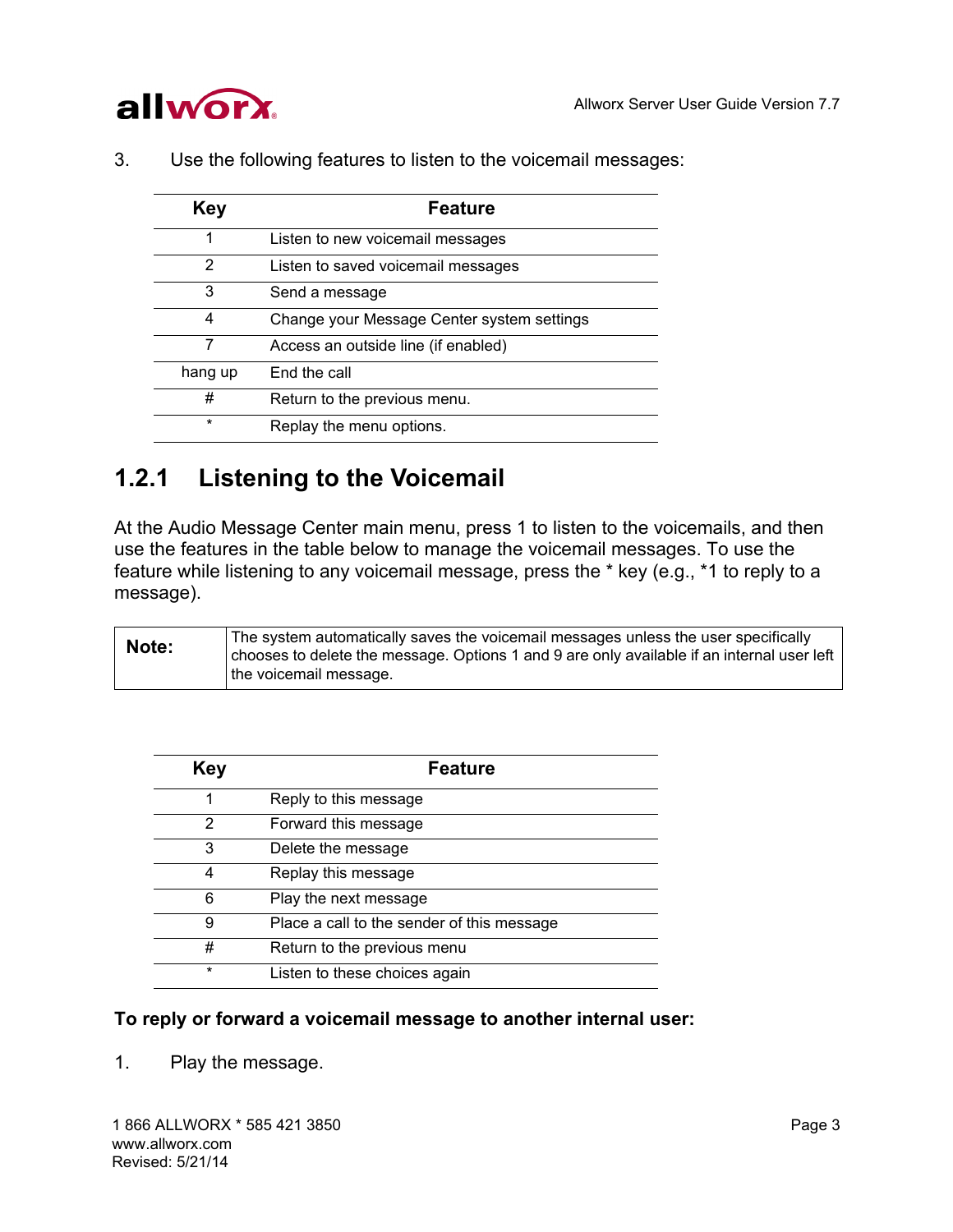

- 2. Select an option (or press \*+ option number during message playback).
	- a. Reply: Option 1 (or \*1): to leave a voicemail to an internal user that left a message.
	- b. Forward: Option 2 (or \*2): to send a voicemail message to another voicemail inbox.

Enter an extension to forward the message. The system plays the selected user's name, and then prompts for another extension. Select one of the options:

- Enter another extension
- Press  $9<sup>1</sup>$  to forward the message to every voicemail user (if enabled)
- Press the # key to continue
- 3. Record a message, and then press the # key.
- 4. Select one of the features:

| Key          | <b>Feature</b>                    |
|--------------|-----------------------------------|
| 1 or hang up | Send the message                  |
|              | Review the message                |
| 3            | Change the message                |
| #            | Cancel the message                |
| $\ast$       | Listen to the above options again |

## <span id="page-9-0"></span>**1.2.2 Sending Voicemail Messages**

**Note:** Send Voicemails directly to users without accessing the Audio Message Center. Dial 3<sup>1</sup> + extension to leave a message.

### **To record and send a new message to other users or Message Aliases:**

- 1. Log in to the Audio Message Center main menu and press 3 on the numeric keypad.
	- $1$  Digits may vary per system. Please check phone functions tab of the My Allworx Manager page or consult with the Allworx Server Administrator.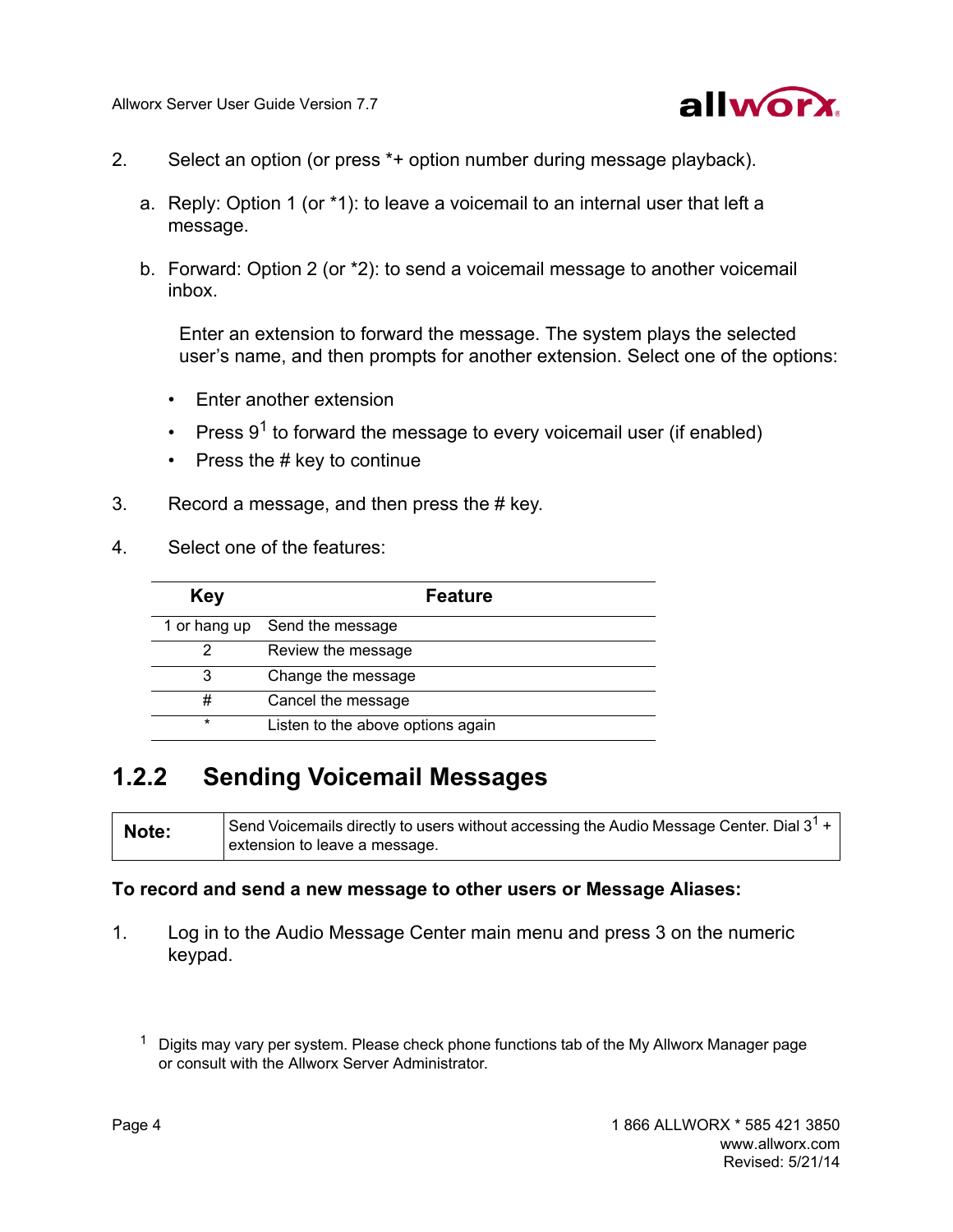

- 2. Enter the extension or alias to send the message. The system plays the selected user's name.
- 3. Enter an extension to forward the message. The system plays the selected user's name, and then prompts for another extension. Select one of the options:
	- a. Enter another extension.
	- b. Press  $9<sup>1</sup>$  to forward the message to every voicemail user (if enabled).
	- c. Press the # key to continue.
- 4. Record a message, and then press the # key when complete.
- 5. Select one of the features:

| Key          | <b>Feature</b>                    |
|--------------|-----------------------------------|
| 1 or hang up | Send the message                  |
| 2            | Review the message                |
| 3            | Change the message                |
| #            | Cancel the message                |
| $\star$      | Listen to the above options again |

## <span id="page-10-0"></span>**1.2.3 Changing Audio Message Center Settings**

Log in to the Audio Message Center main menu and press 4 on the numeric keypad. Select one of the following features:

| Key     | <b>Feature</b>                    |
|---------|-----------------------------------|
|         | Change your Presence setting      |
| 2       | Change the recording of your name |
| 3       | Manage your greetings             |
| 5       | Change your PIN                   |
| #       | Return to the previous menu       |
| $\star$ | Listen to the choices again       |

 $1$  Digits may vary per system. Please check phone functions tab of the My Allworx Manager page or consult with the Allworx Server Administrator.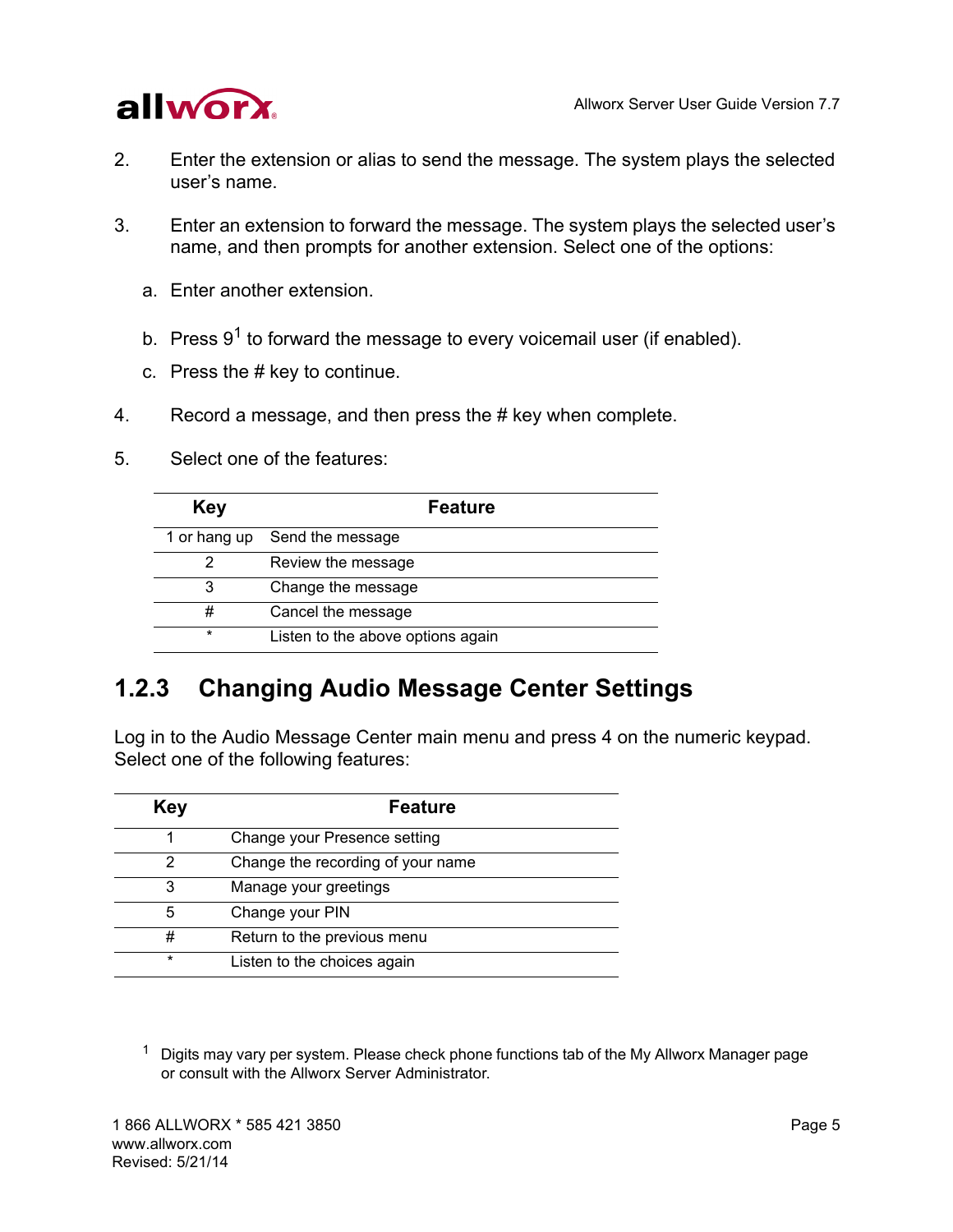

#### **To change the Presence setting:**

- 1. Log in to the Audio Message Center main menu and press 1 on the numeric keypad. The system announces the current Presence.
- 2. Select one of the following features:

| <b>Key</b> | <b>Feature</b>                |
|------------|-------------------------------|
| 1          | In Office                     |
| 2          | At A Meeting                  |
| 3          | On Vacation                   |
| 4          | On Business Trip              |
| 5          | At Home                       |
| 6          | Away                          |
|            | Busy                          |
| #          | Return to previous menu       |
| $\ast$     | Listen to these choices again |

| Note: | Users can change the Presence Setting without accessing the Audio Message Center.                                                                                       |
|-------|-------------------------------------------------------------------------------------------------------------------------------------------------------------------------|
|       | Press the Presence soft key (not available on Allworx 9102, 9112, 9202, and 9202E                                                                                       |
|       | handsets) or press the Mute/DND button for more than 1 second. The Presence menu<br>displays. Scroll to the desired presence setting, and then press the Select button. |
|       | See the Allworx Phone Guide for more information.                                                                                                                       |

## **To change the recording or review your name:**

- 1. Log in to the Audio Message Center main menu and press 2 on the numeric keypad. The system plays the current name recording for review.
- 2. Select one of the features:

| Key     | <b>Feature</b>                |  |
|---------|-------------------------------|--|
|         | Change your name recording    |  |
| 3       | Review your name recording    |  |
| #       | Return to previous menu       |  |
| $\star$ | Listen to these choices again |  |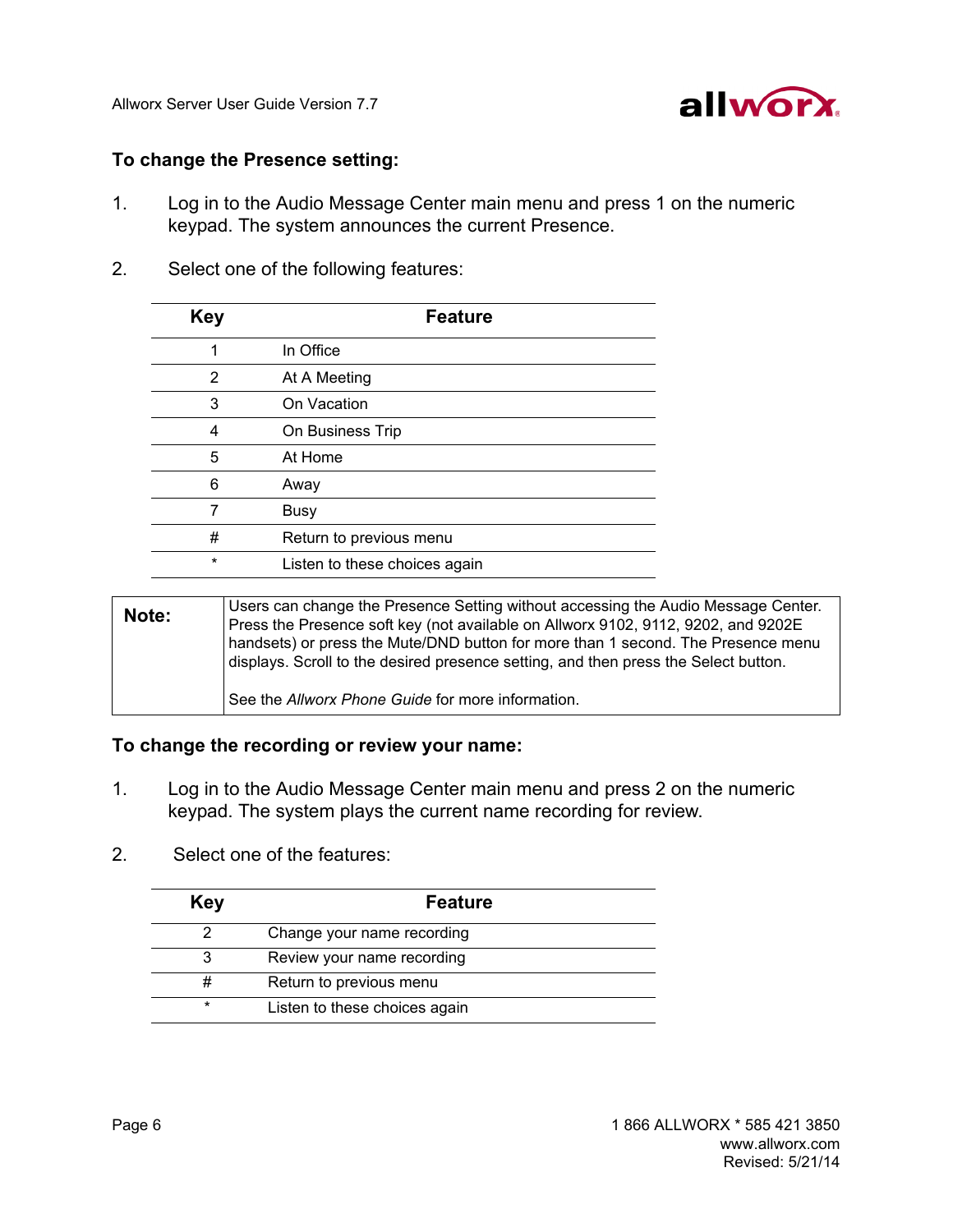

3. Follow the prompts to record a name, and then press the # key. Select one of the following options:

| <b>Key</b> | <b>Option</b>                       |  |
|------------|-------------------------------------|--|
|            | Save your name recording            |  |
|            | Change your name recording          |  |
| 3          | Review your name recording          |  |
| #          | Cancel changing your name recording |  |

#### <span id="page-12-1"></span><span id="page-12-0"></span>**To manage the greetings:**

| Note:                                                                      | The system uses the default greeting for all presences that do not have a greeting<br>recorded. |
|----------------------------------------------------------------------------|-------------------------------------------------------------------------------------------------|
| Callers can skip the greetings by pressing # during the greeting.<br>Note: |                                                                                                 |

1. Log in to the Audio Message Center main menu and press 3. Select the greeting feature to manage.

If there is not a previously recorded greeting, only option 1 is available "To record your {Presence} greeting".

| Key     | Feature                               |  |  |
|---------|---------------------------------------|--|--|
| 0       | Manage your Default greeting          |  |  |
| 1       | Manage your In Office greeting        |  |  |
| 2       | Manage your At a Meeting greeting     |  |  |
| 3       | Manage your On Vacation greeting      |  |  |
| 4       | Manage your On Business Trip greeting |  |  |
| 5       | Manage your At Home greeting          |  |  |
| 6       | Manage your Away greeting             |  |  |
|         | Manage your Busy greeting             |  |  |
| #       | Return to previous menu               |  |  |
| $\star$ | Listen to these choices again         |  |  |

2. Follow the prompts to record the greeting, and then select from one of the options:

To assist callers, mention in the voicemail greeting if you are unable to take the call. Leave a pause at the end of the greeting to give callers time to enter the extension before the beep. Example: When Mary is on the road, she records her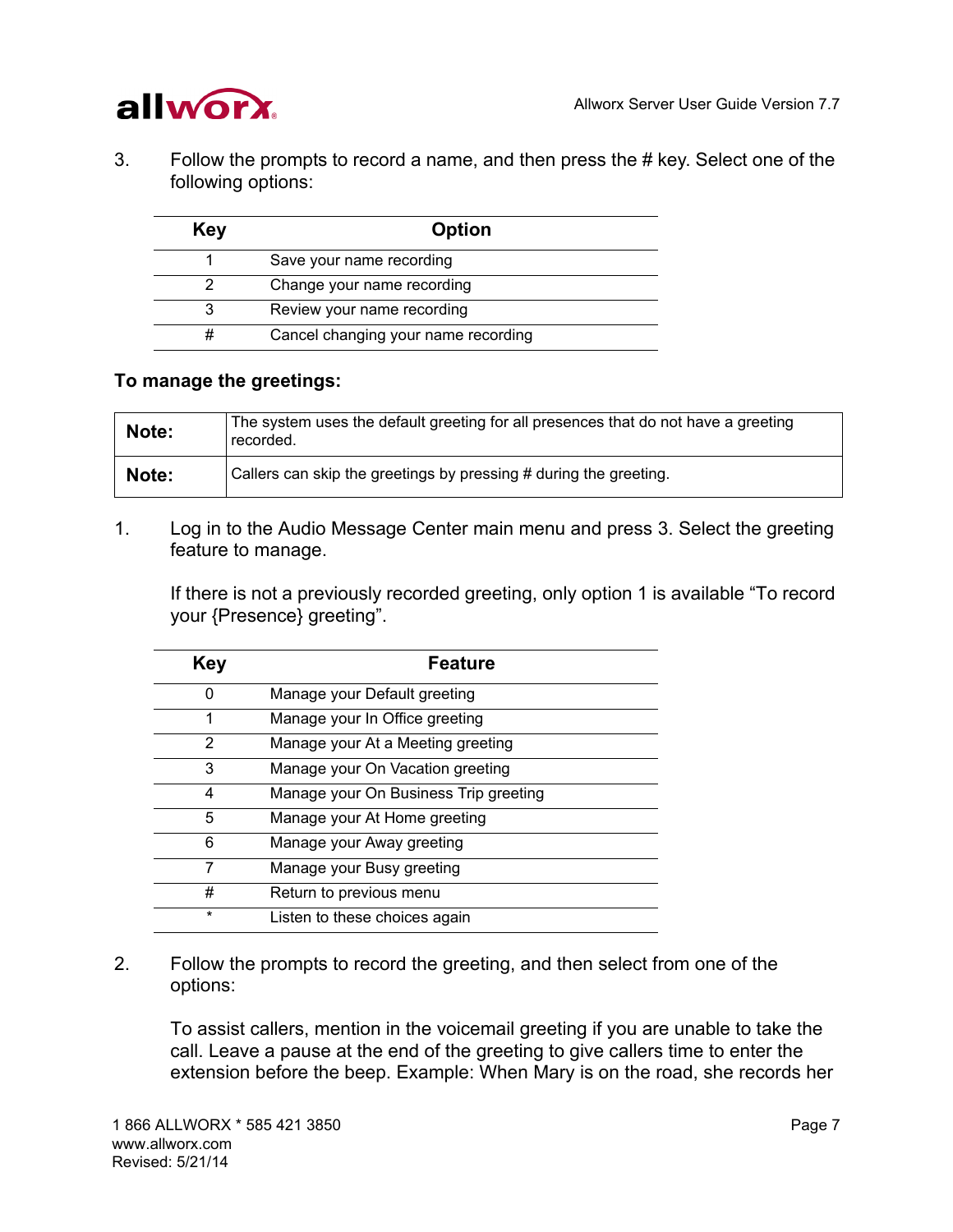

voicemail greeting to say: "Hi this is Mary. I am traveling today. If you need to speak to someone immediately, please dial \*100 now to reach Jack (or  $0^{\dagger}$  for the operator), otherwise leave a message at the beep." Pause for 3 seconds, and end the greeting.

| <b>Key</b> | <b>Option</b>                        |  |
|------------|--------------------------------------|--|
|            | To save your {Presence} greeting     |  |
| 2          | To review your greeting              |  |
| 3          | To change your greeting              |  |
| #          | To quit without saving your greeting |  |
| $\ast$     | Listen to these choices again        |  |

## **To change the Audio Message Center PIN:**

- 1. Log in to the Audio Message Center main menu and press 5 on the numeric keypad.
- 2. Follow the prompts to enter and confirm a new PIN. Verify the PIN is at least 5 digits long.

**Note:** Users have both a PIN and a password. The PIN is for Hot Desk logins, logging into the Message Center, and logging into ACD Queues. The password is for logging into My Allworx Manager, the Allworx Call Assistant, Allworx Interact and the Allworx Admin page.

## <span id="page-13-0"></span>**1.2.4 Announce Only Call Handling**

Users can configure their voicemail to prevent callers from leaving messages. The option is separate for each presence setting. Users can setup Announce Only Call Handling either in the Audio Message Center.

### **To configure Announce Only Call Handling:**

- 1. Record a greeting for the Presence to use for Announce Only. [See "To manage](#page-12-0)  [the greetings:" on page 7](#page-12-0) for more information.
- 2. Log in to the Allworx Audio Message Center.
- 3. Press 4: To change your Message Center system settings.
- 4. Press 3: To manage your greetings.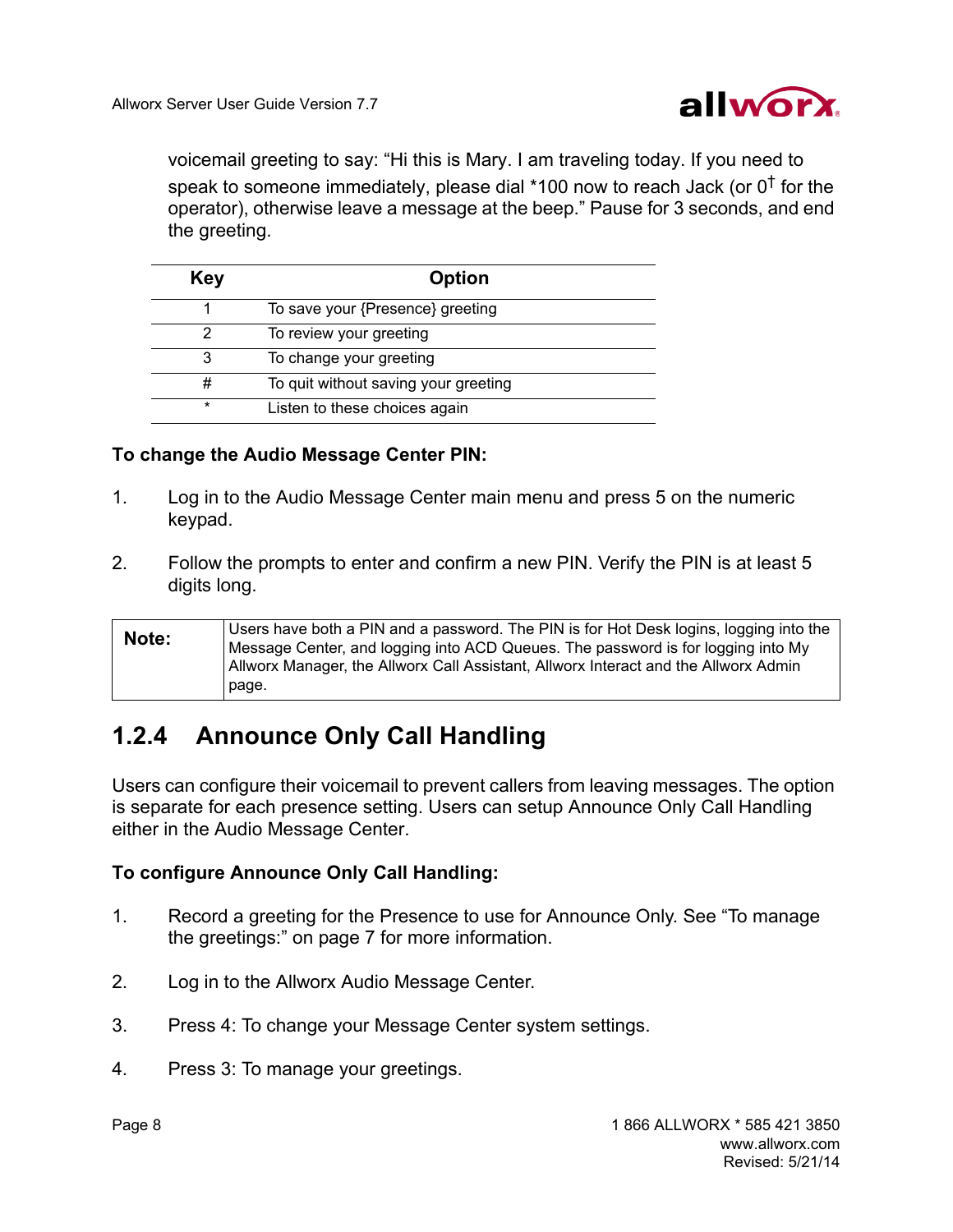

| <b>Key</b> | <b>Feature</b>                |  |
|------------|-------------------------------|--|
| 0          | Default                       |  |
| 1          | In Office                     |  |
| 2          | At A Meeting                  |  |
| 3          | On Vacation                   |  |
| 4          | On Business Trip              |  |
| 5          | At Home                       |  |
| 6          | Away                          |  |
| 7          | <b>Busy</b>                   |  |
| #          | Return to previous menu       |  |
| $\star$    | Listen to these choices again |  |

5. Press 0 - 7: Choose the default or preferred Presence greeting.

6. Press 4: To prevent callers from leaving messages.

## <span id="page-14-0"></span>**1.2.5 Accessing an Outside Line**

The Allworx Server Administrator can give configure the permission to access outside lines from within the Audio Message Center. Users can dial external calls by pressing 7 from within from the main Audio Message Center menu. This enables users to dial calls from off-site locations using the company's outside lines and Caller ID.

Press 7 to hear a dial tone from which users can directly dial external phone numbers. Users do NOT need to dial 9† or 78†+PIN before the phone number.

After connecting to an external call and the external party hangs up, users hear a dial tone to place additional calls.

To disconnect (hang up) the call and return to the dial tone, press \*#.

To return to the Audio Message Center main menu from the dial tone, press \* # and reenter the Audio Message Center PIN followed by #.

| Note: | The ability to hang up a call and return to a dial tone using *# is not available for certain |
|-------|-----------------------------------------------------------------------------------------------|
|       | combinations of originating phones and outside lines. See the Allworx Server                  |
|       | Administrator for more information.                                                           |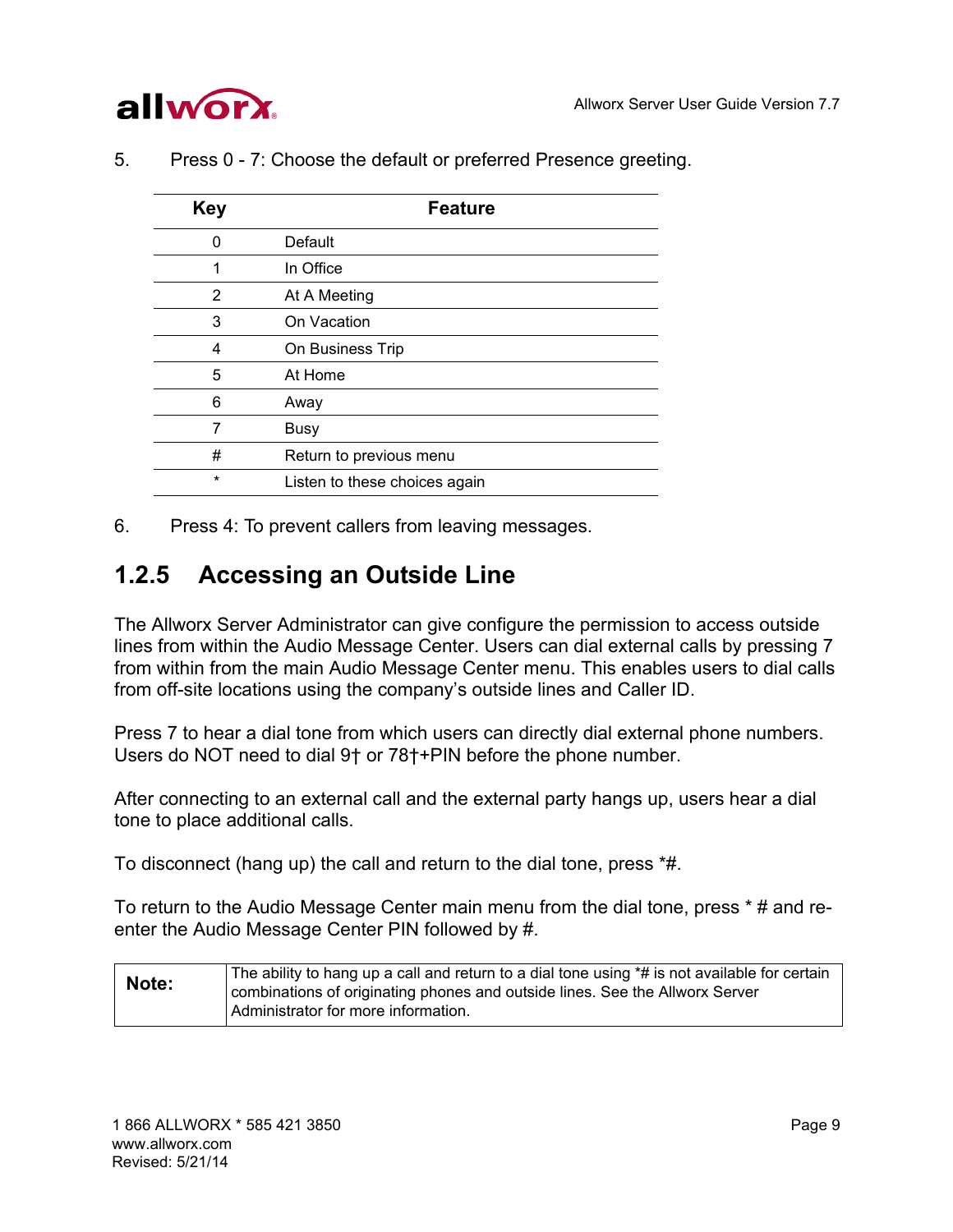



## <span id="page-15-0"></span>**1.2.6 Placing Internal Calls**

At the main Audio Message Center menu, users can call any internal extension by dialing \* plus the extension.

| Note: | The Audio Message Center prompts do not mention this option. |
|-------|--------------------------------------------------------------|
|-------|--------------------------------------------------------------|

For Example: Mary calls her voicemail from home. She listens to three new messages and decides she needs to call John. Mary enters \*101 and the system immediately transfers her to John.

# <span id="page-15-1"></span>**1.3 Place Internal Calls when Leaving a Voicemail**

If the system directs a call to an internal extension to Allworx voicemail, users can dial another internal extension. To dial the new extension, press \* on the numeric keypad plus the extension or dial "0" <sup>1</sup> (without the \*) for the operator. When dialing the new extension while playing the outgoing message, the system places the call immediately. When dialing the new extension during or after leaving a message, the system delivers the message, and then transfers the caller to the dialed extension.

<span id="page-15-2"></span>Example: Mary calls John's extension, but John is not at his desk so his voicemail answers. Mary decides she would rather talk to Jim instead of leaving John a voicemail. She dials \*102 and immediately transfers to Jim's extension.

 $<sup>1</sup>$  Digits may vary per system. Please check phone functions tab of the My Allworx Manager page</sup> or consult with the Allworx Server Administrator.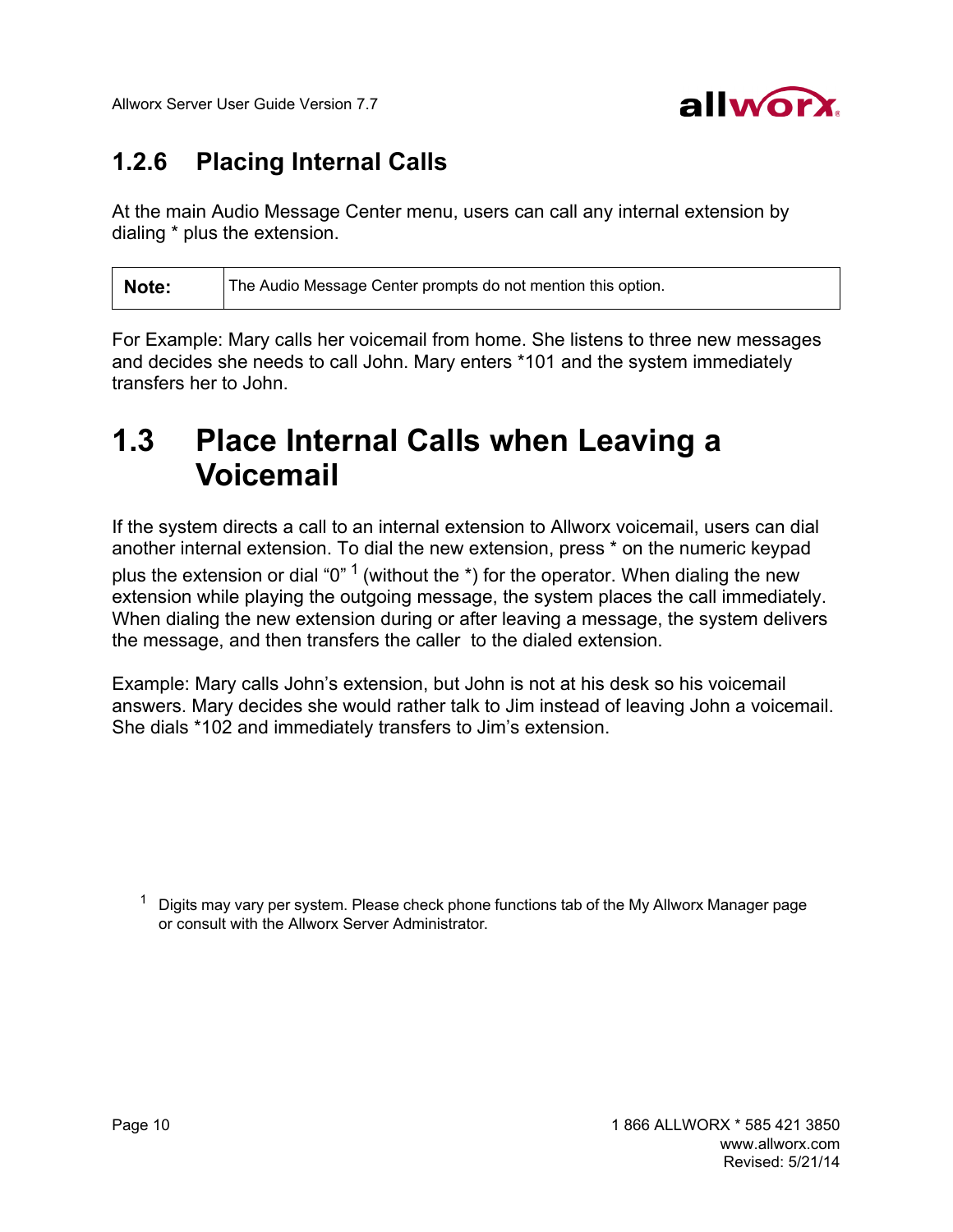

# <span id="page-16-0"></span>**2 My Allworx Manager**

The Allworx system provides an internal website for users to access system information and configure personal settings, such as:

- My Account  **Directory**
- 
- My Conferences Call Queue
- 
- My Presence  **Shared Files**
- My Products
- 
- My Call Details **•** Distribution Lists
	-
	- My Extension  **Phone Functions** 
		-

**Note:** The list items above are tabs on the main My Allworx Manager page and require permission to access others. Contact the System Administrator to obtain permission.

# <span id="page-16-1"></span>**2.1 Access My Allworx Manager**

Open a web browser and enter the Allworx server's LAN address into the address box.

Example: http://192.168.2.254

| Note: | If the address above does not work, see the System Administrator. The Allworx Server |
|-------|--------------------------------------------------------------------------------------|
|       | Administrator may have changed the server's IP address.                              |

The following web browsers support My Allworx Manager:

- Microsoft Internet Explorer 8, 9, 10, or later
- Google Chrome (Latest version)
- Mozilla Firefox (Latest version)

### <span id="page-16-2"></span>**To access features and configuration settings:**

- 1. Click the **Login** button.
- 2. Enter the username and password.
- 3. Click the **Submit** button. The application opens.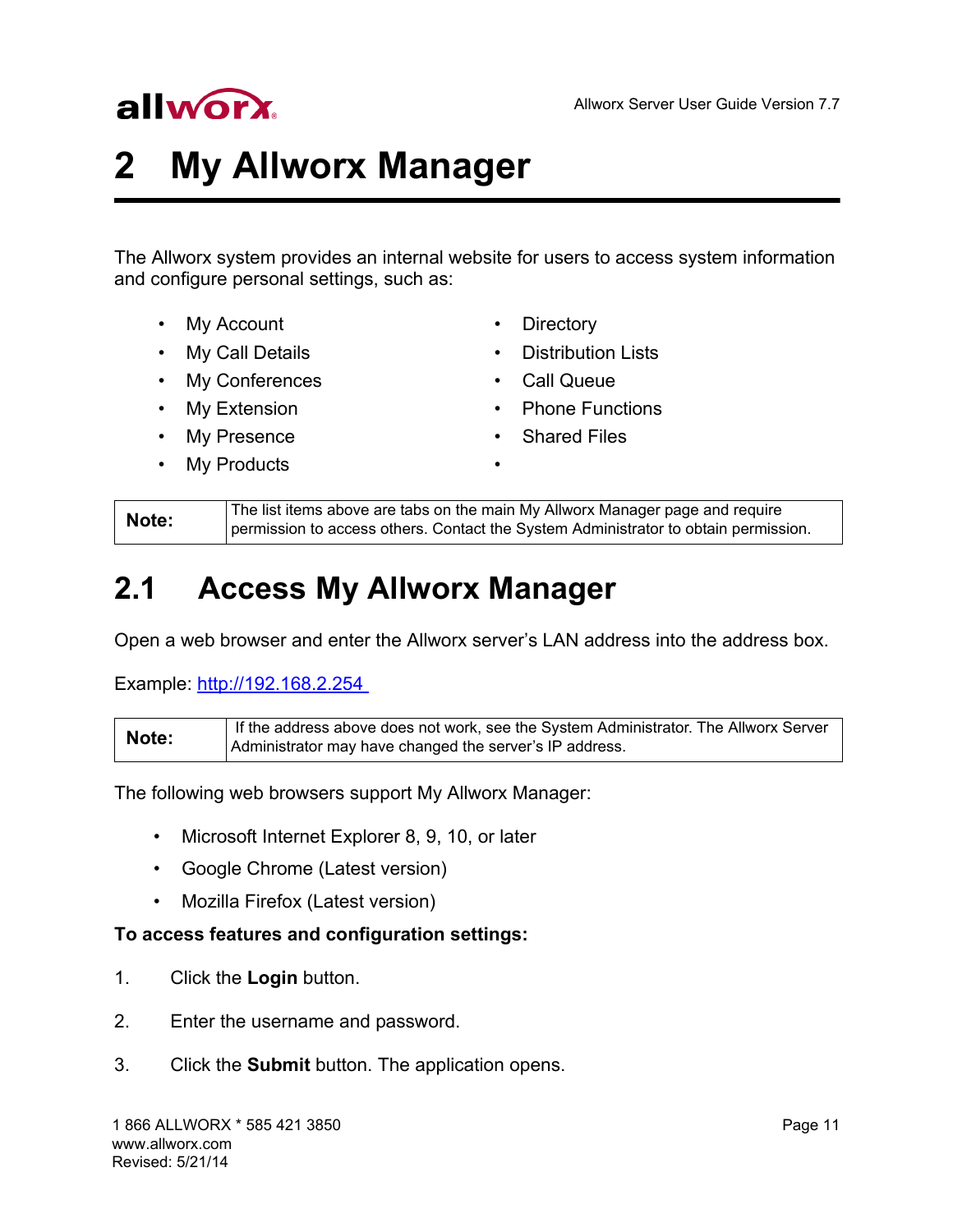

# <span id="page-17-0"></span>**2.2 Settings**

My Allworx Manager enables users to configure some phone settings. The My Conferences, My Extension, and Call Queue Statistics features require contacting the Allworx Server Administrator for access.

| <b>Option</b>                                                 | <b>Function</b>                                                                                                                                                                                                                                                                                                                                       |  |
|---------------------------------------------------------------|-------------------------------------------------------------------------------------------------------------------------------------------------------------------------------------------------------------------------------------------------------------------------------------------------------------------------------------------------------|--|
| My Account                                                    | Enable users to change their password and PIN.<br>Note: Users have both a PIN and a password. Use the PIN to log in to Hot Desk,<br>Message Center, and ACD Queues. Use the password to log in to My Allworx Manager,<br>Allworx Call Assistant, Allworx Interact and Allworx Admin page.                                                             |  |
| My Call Details                                               | Display a list of recent calls and information including the date, time, incoming or dialed<br>phone number, and Caller ID.                                                                                                                                                                                                                           |  |
| My<br>Conferences*                                            | Schedule conference bridges in the Allworx Conference Center. The System<br>Administrator provides permission to create conferences. See "My Conferences" on<br>page 12 for information regarding creating and moderating conferences.                                                                                                                |  |
| My Extension*                                                 | Display the path of incoming calls to the extension, such as to their phone or other<br>phones, voicemail inbox, or to external numbers (see Follow-Me-Anywhere Calling). The<br>Allworx Server Administrator can provide permission for individual users to modify the<br>call routes. See "My Extension" on page 16 for information on call routes. |  |
| My Presence                                                   | Change the presence setting (e.g. In Office, On Business Trip), which controls the<br>routing of incoming calls to the extension. The presence is visible to other users on the<br>Directory tab. See "My Presence" on page 22 for information on setting the presence.                                                                               |  |
| My Products                                                   | Provide setup information for advanced Allworx products and indicates if the Allworx<br>Server Administrator has enabled these products.                                                                                                                                                                                                              |  |
| Directory                                                     | Provide a listing of Allworx users including their extensions and presences.                                                                                                                                                                                                                                                                          |  |
| Distribution<br>Lists                                         | Provide a listing of all company email distribution lists configured on the Allworx system.                                                                                                                                                                                                                                                           |  |
| <b>Call Queue</b><br>Statistics*                              | Provide data of all Allworx call queues. Queue managers can contact the Allworx Server<br>Administrator for permission to reset collection of these statistics.                                                                                                                                                                                       |  |
| Phone<br><b>Functions</b>                                     | System dialing instructions of default extensions and calling features on Allworx phones.<br>If the instructions do not match the extensions, the Allworx Server Administrator has<br>changed the system extension settings.                                                                                                                          |  |
| * See the Allworx Server Administrator for access privileges. |                                                                                                                                                                                                                                                                                                                                                       |  |

## **Table 1: Available Information and Settings**

# <span id="page-17-1"></span>**2.3 My Conferences**

The Allworx Conference Center provides a way to reserve conference bridges on the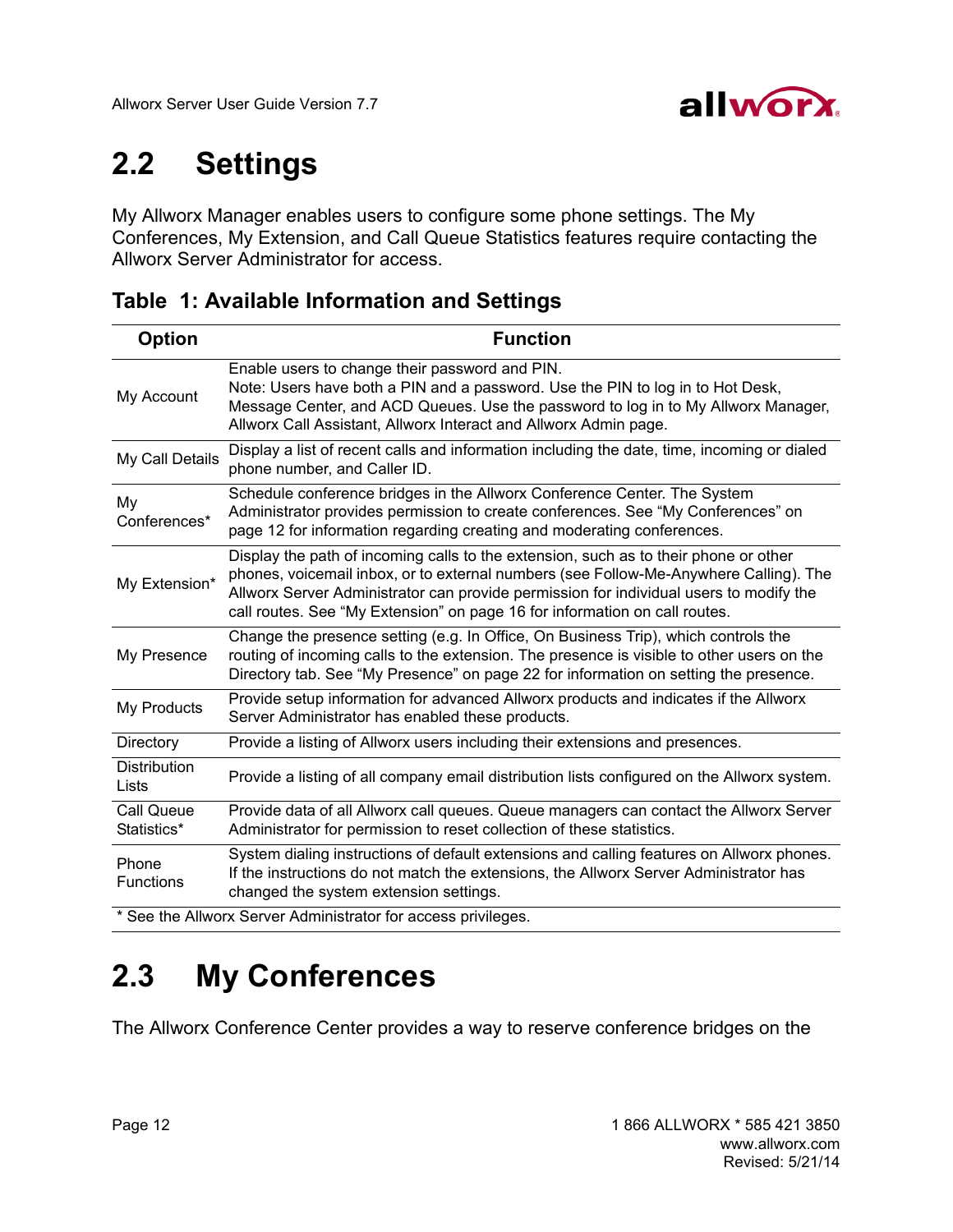

Allworx server. It also offers password-restricted access to the conference for attendees.

| Note: | The Conference Center requires the Conference Center Feature Key. |
|-------|-------------------------------------------------------------------|
|-------|-------------------------------------------------------------------|

The Allworx Conference Center allows for scheduled and unscheduled conferences.

- Scheduled conference: planned conference using the scheduling feature in My Allworx Manager.
- Unscheduled conference: unplanned conference using the scheduling feature in My Allworx manager. The system designates specific conference IDs for unscheduled conferences. Verify the passwords of the unscheduled conference with the System Administrator before using, since he or she has the ability to change the passwords.

The Conference IDs for unscheduled conferences are available with the default passwords shown in the table below.

| <b>Server</b>      | <b>Conference ID</b> | <b>Password</b> |
|--------------------|----------------------|-----------------|
| 6x, 6x12, 24x, 48x | 480                  | 480             |
| 24x, 48x           | 481                  | 481             |
| 24x, 48x           | 482                  | 482             |
| 24x, 48x           | 483                  | 483             |

## <span id="page-18-0"></span>**2.3.1 Scheduled / Unscheduled Conferences**

The My Conferences page displays the conferences that the logged in user is the Creator or Moderator. When using this feature for the first time, a message displays stating, "You are not the creator or moderator of any conferences." After creating a conference, the following information is viewable for each conference:

| Topic                     | <b>Description</b>                                                                                                                                    |
|---------------------------|-------------------------------------------------------------------------------------------------------------------------------------------------------|
| Conference<br>Description | Explain the purpose of the conference.                                                                                                                |
| Conference ID             | Identifier with unique numerals for attendees to confirm on the system the<br>correct conference.                                                     |
|                           | Conference Password Restrict access to the conference. Attendees provide a numeric PIN code.                                                          |
| Creator                   | Identify the user that scheduled the conference. The Creator can modify, delete,<br>end the conference, view statistics, and disconnect participants. |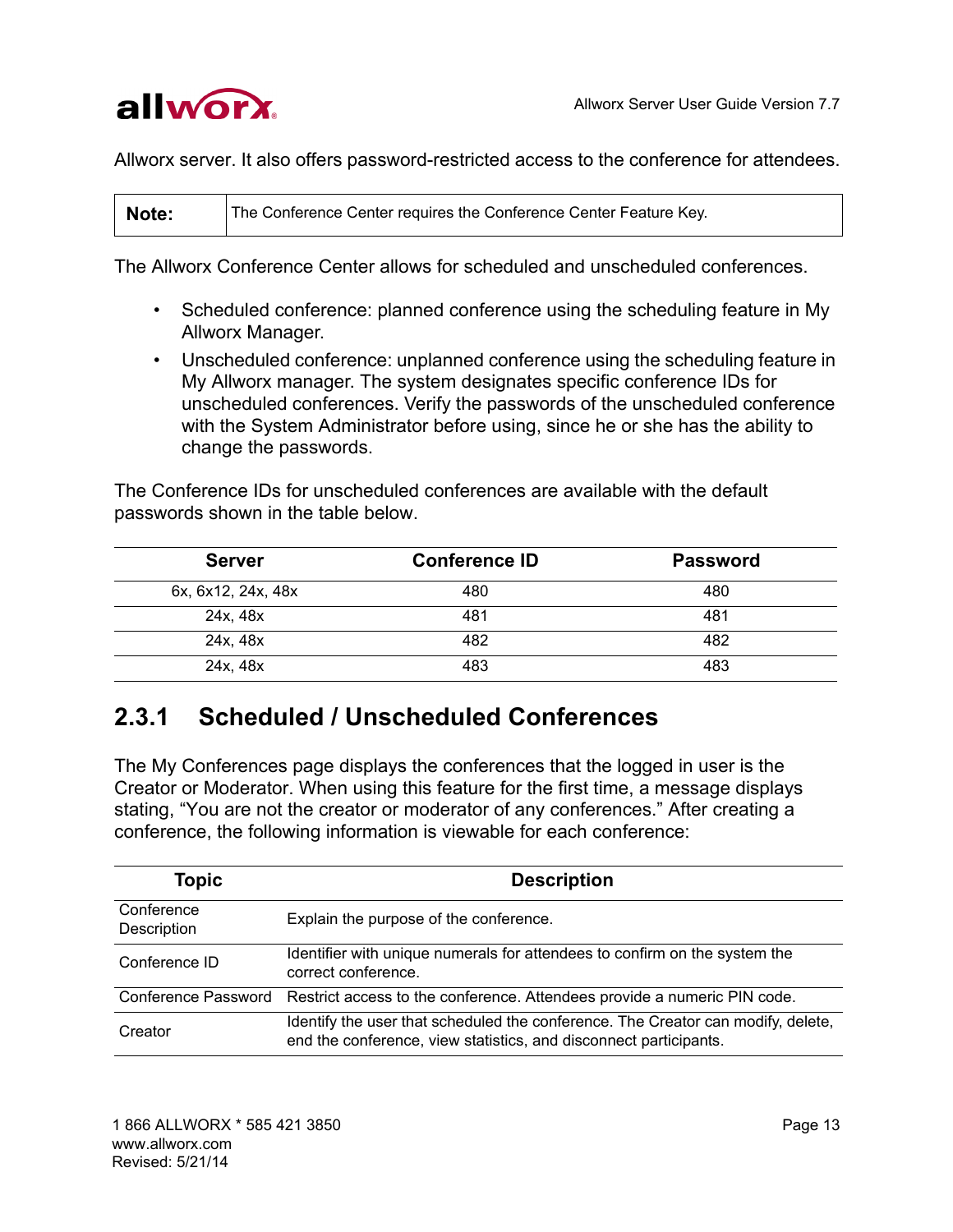

| Topic         | <b>Description</b>                                                                                                                                                                                                                                                                                                                                                                                                                                                                                                                                                                                                                                           |
|---------------|--------------------------------------------------------------------------------------------------------------------------------------------------------------------------------------------------------------------------------------------------------------------------------------------------------------------------------------------------------------------------------------------------------------------------------------------------------------------------------------------------------------------------------------------------------------------------------------------------------------------------------------------------------------|
| Moderator     | Assigned user to modify, delete, end the conference, view statistics, and<br>disconnect participants. A user can be a Moderator without having permission to<br>create conferences.                                                                                                                                                                                                                                                                                                                                                                                                                                                                          |
| State         | Active – A scheduled conference available for attendees to join. It remains<br>active until reaching the duration and all attendees have exited.<br><b>Queued</b> $-$ A conference waiting for the scheduled start time.<br><b>Expired</b> – A conference past the scheduled duration with no attendees in the<br>conference.<br><b>Canceled</b> – A conference ended by either the Creator or Moderator.<br><b>Enabled</b> – An unscheduled conference that the System Administrator has made<br>available for all callers to access.<br><b>Disabled</b> – An unscheduled conference that the System Administrator has<br>restricted access to any callers. |
| Date and Time | When the conference is taking place. This field does not display for unscheduled<br>conferences.                                                                                                                                                                                                                                                                                                                                                                                                                                                                                                                                                             |
| Repetition    | Frequency of the conference.                                                                                                                                                                                                                                                                                                                                                                                                                                                                                                                                                                                                                                 |

There are four conference types:

|                | Type                     | <b>Description</b>                                                                                                                                                                                          |
|----------------|--------------------------|-------------------------------------------------------------------------------------------------------------------------------------------------------------------------------------------------------------|
| 1              |                          | Feature Team Meeting A conference with two users joined.                                                                                                                                                    |
| 2              | <b>Quarterly Meeting</b> | A conference scheduled to repeat once a month.                                                                                                                                                              |
| 3              | Conference A*            | An unscheduled conference that the user is has the role of Moderator.                                                                                                                                       |
| $\overline{4}$ | Sales Conference         | A scheduled conference that is past the scheduled duration. The<br>Creator can modify the conference date and time to a future time in<br>order to keep the same Conference ID and password for convenience |
|                |                          | * The System Administrator is always the Creator of any unscheduled conferences                                                                                                                             |

| Note: | The system automatically deletes all expired or canceled conferences older than 30 days |
|-------|-----------------------------------------------------------------------------------------|
|       | the next time the Allworx Server Administrator reboots the server.                      |

## <span id="page-19-0"></span>**2.3.2 Scheduling a Conference**

| Note: | If the Allworx Server Administrator did not purchase or install the Conference Center, this<br>option does not display on the My Conferences tab. |
|-------|---------------------------------------------------------------------------------------------------------------------------------------------------|
| Note: | The Allworx Server Administrator must enable permission for the user to schedule a<br>conference.                                                 |

## **To schedule a conference:**

1. Log in to My Allworx Manager.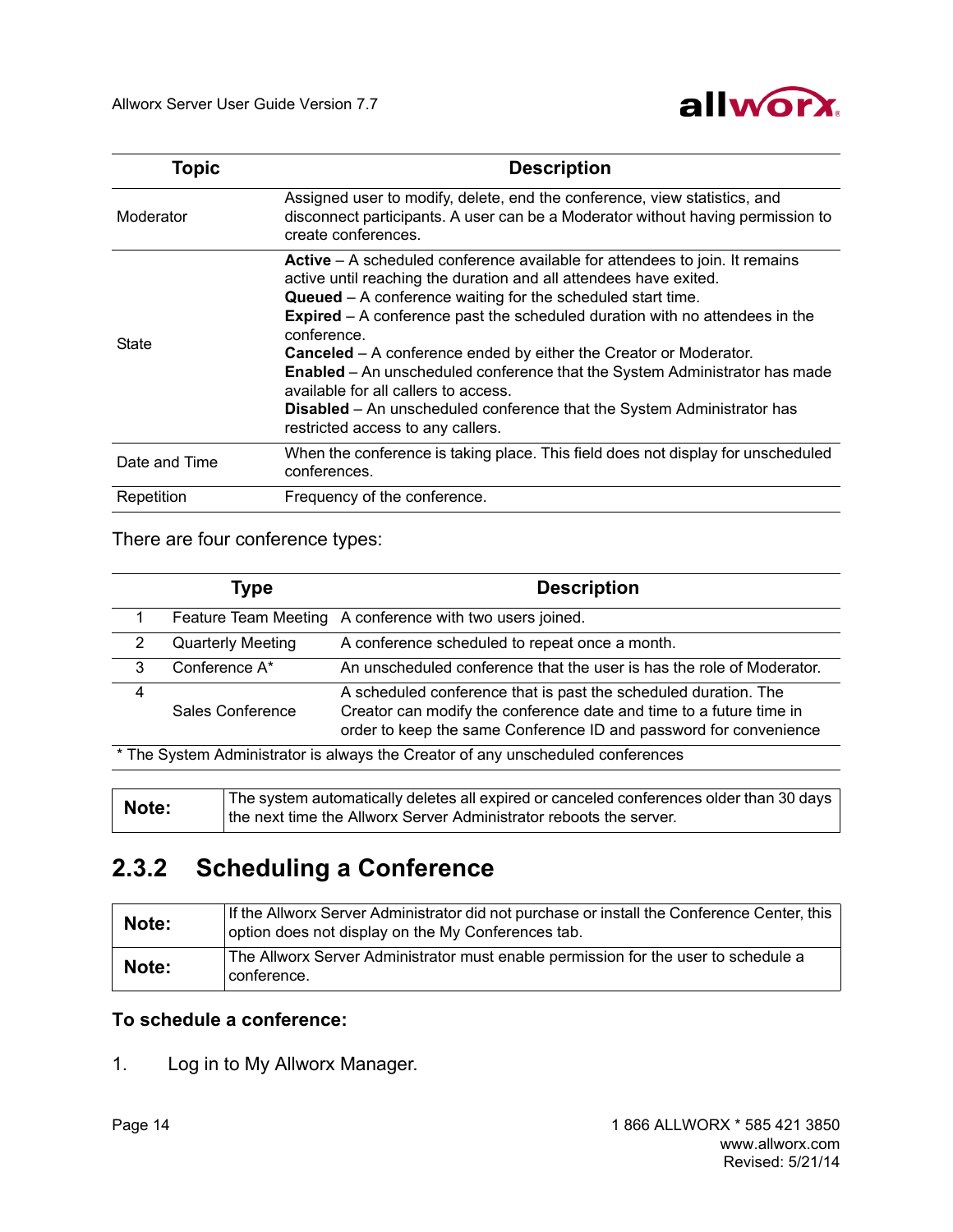

- 2. Click the My Conferences tab. The My Conferences page displays.
- 3. Click the **add conference** link in the dialog box. The Add Conference dialog box displays.
- 4. Update the fields in the dialog box.

The Allworx 6x and 6x12 servers enable one (1) active conference at a time. The 24x and 48x enable up to four (4) active conferences at the same time. The Available times box on the right side of the page displays the available period for scheduling a conference to avoid any conflicts with previously scheduled conferences. A list of any conflicting conferences display below the add conference dialog box.

To avoid adding multiple conferences, users can set a conference to repeat on a regular basis. Locate the Repeat every X days field, and click the drop-down list. Select how often the conference is to repeat.

- 0 One time only (Default)
- $\cdot$  1 Daily
- 7 Once a week
- $\cdot$  14 Every 2 weeks
- 21 Every 3 weeks
- 28 Every 4 weeks
- 5. Click the **Add Conference** button. The system assigns and displays the Conference ID and password information.

## <span id="page-20-0"></span>**2.3.3 Joining a Conference**

Access the Conference Center by dialing extension  $408<sup>1</sup>$  from any internal or remote handset. If calling from an outside line, dial the extension while in the Auto Attendant or have another user transfer the incoming call to extension  $408<sup>1</sup>$ .

| Note: | If the caller hears a busy signal when calling the conference extension, it is possible that |
|-------|----------------------------------------------------------------------------------------------|
|       | the Allworx Server Administrator has not purchased or implemented the Conference             |
|       | Center feature. See the Allworx Server Administrator for more information.                   |

When the caller arrives to the Conference Center, a welcome message plays, and then

<sup>1.</sup> Extensions may vary per system. Please check the phone functions tab of the My Allworx Manager page or consult with the Allworx Server Administrator.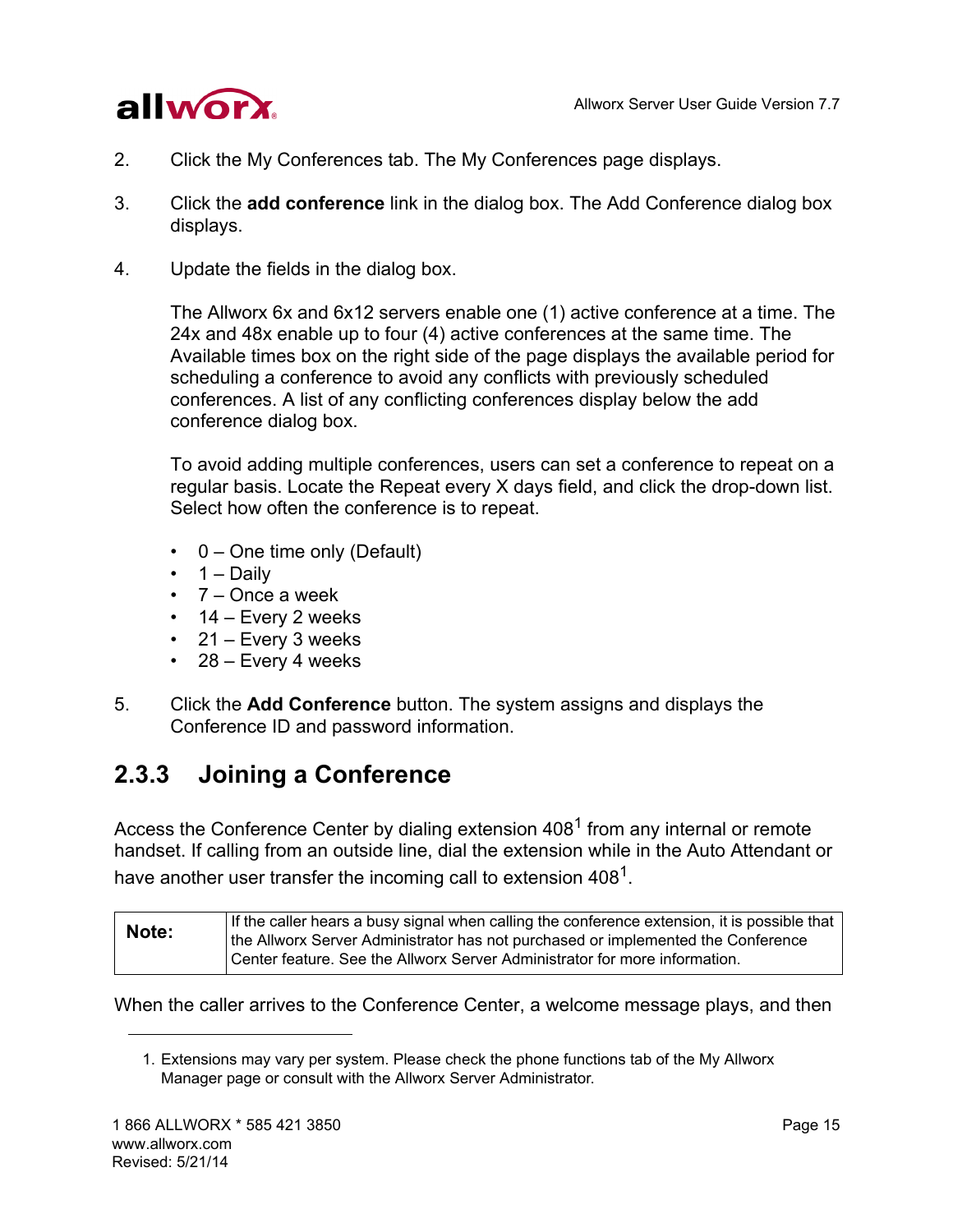

a prompt asking for the Conference ID. If the Conference ID is valid and there are available seats (limit of eight (8) attendees per conference on 6x, 6x12, and 24x; limit of 30 attendees per conference on 48x), the prompt asks for the conference password. If the password is valid, the system places the caller into the conference.

Any callers present in the conference hear a "ding" to signal the entrance of a new caller and a "dong" if a caller leaves the conference.

## <span id="page-21-0"></span>**2.3.4 Terminating a Conference**

Scheduled conferences last the full duration and automatically extend while users are still in the conference. However, once a conference has gone beyond the scheduled end time it is subject to automatic termination.

| <b>Server Type</b> | <b>Termination</b>                                                                                                                                                                                                                                                                                                                                                                                   |
|--------------------|------------------------------------------------------------------------------------------------------------------------------------------------------------------------------------------------------------------------------------------------------------------------------------------------------------------------------------------------------------------------------------------------------|
| Allworx 6x, 6x12   | A scheduled or unscheduled conference currently in use automatically<br>terminates when another scheduled conference begins. An unscheduled<br>conference does not terminate conferences in session. The 6x and 6x12 servers<br>only enable one active conference at a time.                                                                                                                         |
| Allworx 24x, 48x   | When using all conferences, the server terminates the unscheduled conference<br>with the oldest start time first. If none of the unscheduled conferences are in use<br>(i.e., all in-use conferences are scheduled conferences), the server terminates<br>the conference farthest past the scheduled duration. Initiation of an unscheduled<br>conference does not terminate conferences in session. |
|                    | Note: To terminate a conference automatically, all four (4) available conferences<br>must be in use, whether scheduled or unscheduled.                                                                                                                                                                                                                                                               |

# <span id="page-21-1"></span>**2.4 My Extension**

The most common routing to a personal extension is to ring the user's phone. If there is no answer, the call forwards to voicemail. However, other special purpose routing is available in the Allworx system.

| <b>Option</b>                          | <b>Description</b>                                                                                             |
|----------------------------------------|----------------------------------------------------------------------------------------------------------------|
| Presence-Specific<br>Routing           | Follow an alternate call route when the user specifies a Presence, i.e., another<br>extension, voicemail, etc. |
| <b>Multiple Destinations</b>           | Ring multiple phones at the same time.                                                                         |
| <b>Multiple Connection</b><br>Attempts | Ring a series of phones if no one answers the primary phone.                                                   |
| On-Busy Routing                        | Ring an alternate phone when the line is busy.                                                                 |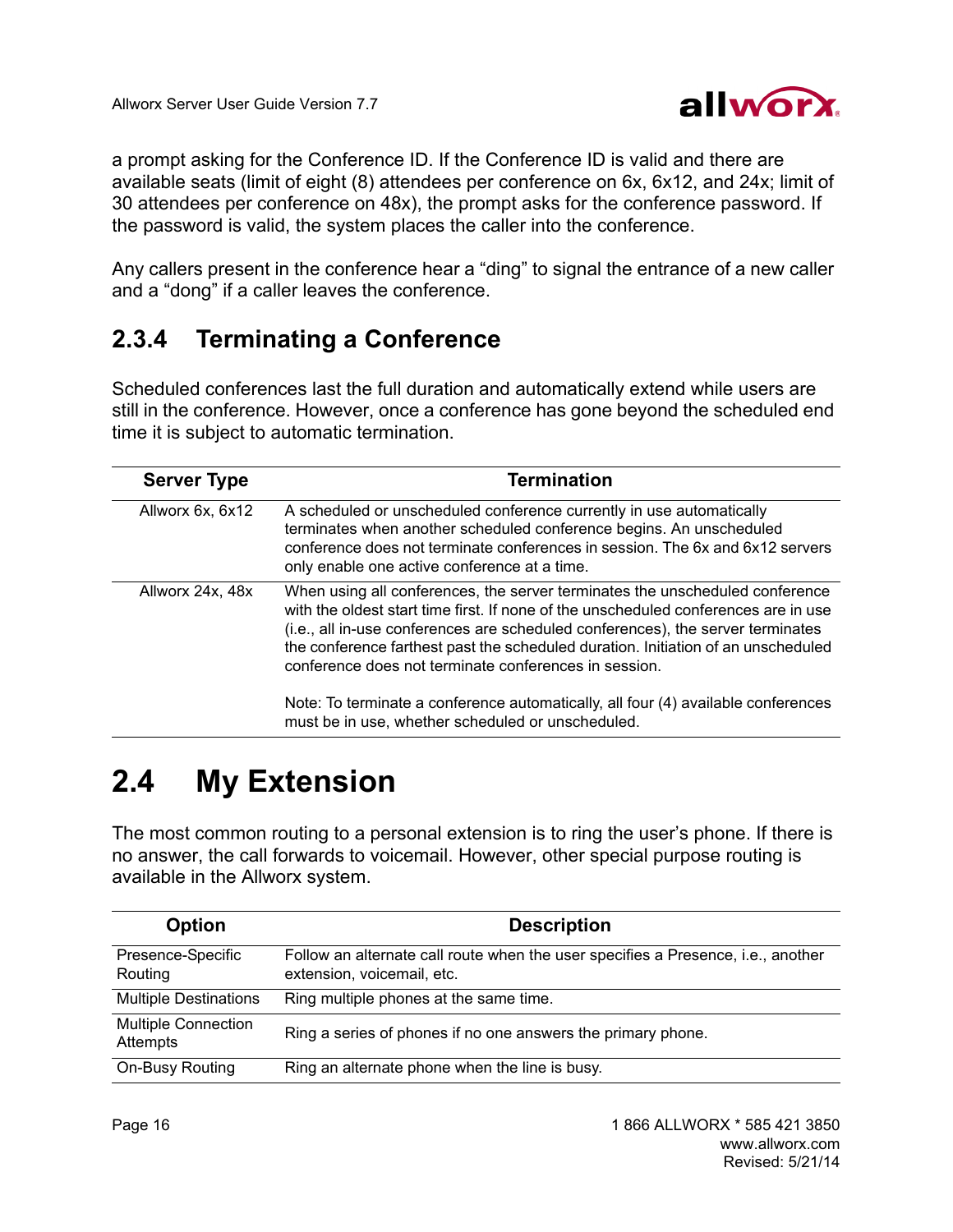

| <b>Option</b>              | <b>Description</b>                                                           |
|----------------------------|------------------------------------------------------------------------------|
| Follow-Me-Anywhere         | Forward the call to a cell phone or home phone                               |
| Caller ID Based<br>Routing | Separate call route that is dependent on the Caller ID of the incoming call. |

Users can establish call routes for each of the seven (7) user presences (In Office, At A Meeting, On Vacation, On Business Trip, At Home, Away, and calls received when Busy) to go to different destinations.

|       | The Allworx Serve Administrator must configure permissions for users to define the |
|-------|------------------------------------------------------------------------------------|
| Note: | routing of their extensions.                                                       |

#### **To configure the Basic Routing:**

The building blocks of a call route are the Connection Attempts, Destinations, and Finally route. In a typical call route (ring phone, forward to voicemail), there is one Connection Attempt. The Destination is the handset of the primary extension and the Finally route is the voicemail inbox.

- 1. Log in to My Allworx Manager. Select the My Extensions tab. The list of Presence and Call Routes displays.
- 2. Locate the Presence and click the **Modify** link.
- 3. Locate the Call Route section.
	- a. If there is no connection attempt, click the **add a connection attempt** link.
	- b. If the there is a connection attempt, click the **add a destination** link.
- 4. Locate the First connection attempt, and click the drop-down list and select from the list of available Handsets, User Extensions, Call Monitors, and the Follow Me option. Select the destination.
- 5. Configure the Finally route, which is the destination of unanswered calls.
- 6. Locate the Call Route Selection section, and click the checkbox to assign any changes made to the call route of the presence to any of the other presences.
- 7. Click the **Update Call Route** button to save the changes.

To change the current presence after configuring the call routes, click the My Presence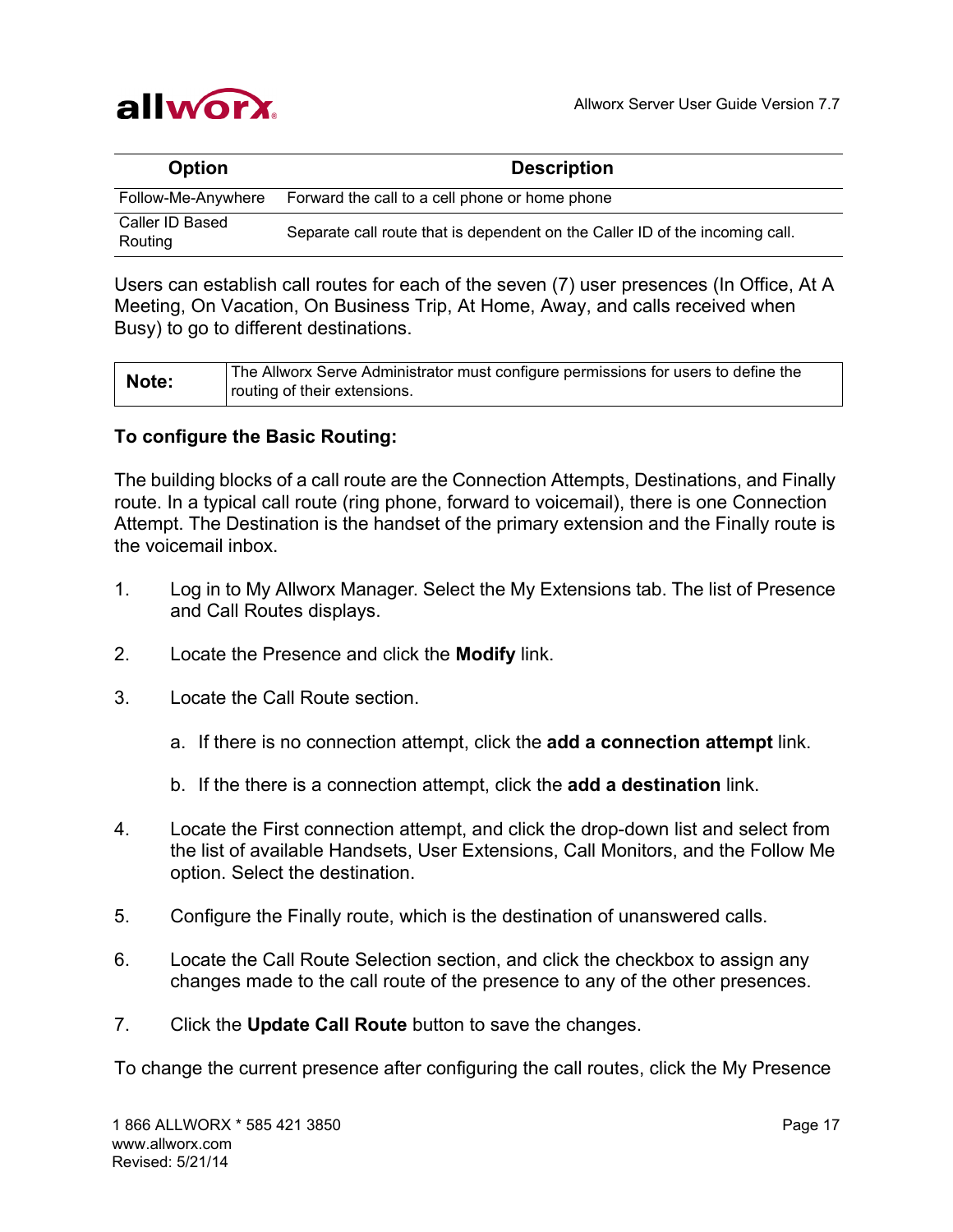

tab. Select the appropriate presence, and then click the **Update** button.

## **To configure the Call Routing for Multiple Destinations:**

- 1. Repeat To configure the Basic Routing through Step 6.
- 2. Locate the connection attempt, and click the **add a destination** link. This adds another destination drop-down list.
- 3. Select the drop-down arrow and select an additional phone to ring simultaneously with the original phone.
- 4. Repeat the steps 1 and 2 to add more phones to ring simultaneously for the connection attempt.
- 5. Click the **Update Call Route** to save changes.

## **To configure Multiple Connection Attempts:**

Multiple connection attempts identify alternate phones to ring when there is no answer on the handset(s) in the First connection attempt.

- 1. Repeat To configure the Call Routing for Multiple Destinations through Step 5.
- 2. Locate the First connection attempt section, and click the **add another connection attempt** link. This creates another connection attempt section (ex: Second, Third, etc).
- 3. Configure the connection attempt using the options outlined in previous sections.
- 4. Click the **Update Call Route** button to save the changes.

## <span id="page-23-0"></span>**2.4.1 On-Busy Routing**

To avoid having callers hear a busy signal, configure an alternate On Busy call route.

- 1. Repeat the To configure the Basic Routing section. After the main My Extensions page displays, click the **Modify** link of the presence call route.
- 2. Locate the Call Route for calls from all callers section, and click the **Modify On Busy Route** radio button.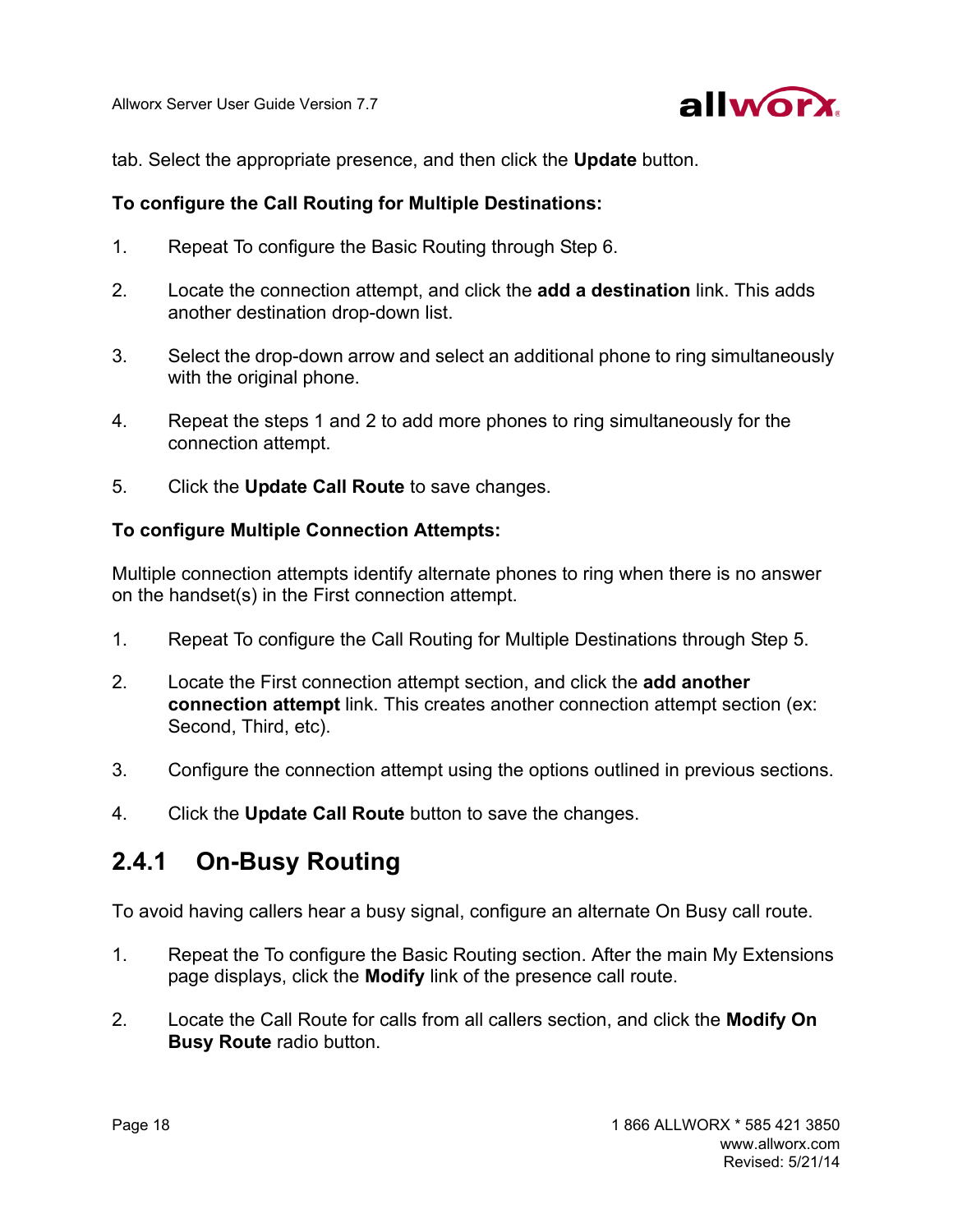



- 3. Locate the Call Route section, and click the **Use Call Route below:** radio button. A new call route section displays.
- 4. Set up the call route using the previous procedures.
- 5. Click the **Update Call Route** to save the changes.

| Note: | Create and save the primary call route (Update Call Route button) before creating or |
|-------|--------------------------------------------------------------------------------------|
|       | modifying the On Busy Route                                                          |

The system ignores additional call attempts when configuring the busy route to use a call route instead of treating a busy as no answer.

## <span id="page-24-0"></span>**2.4.2 Follow-Me-Anywhere**

Users can forward calls to other phones outside of the Allworx System such as cell or home phones. If the recipient does not answer the call, the system directs the call back to follow the rest of the configured call route. In following the remainder of the call route, the system may direct unanswered Follow Me calls to the Finally route, which enables callers to leave messages in the default voicemail inbox. If users prefer to have callers leave a message in the personal phone voicemail, use the Finally route to direct calls to the cell or home phone by entering the phone number into the Dial number text box. Do not use the Follow Me features.

| Note: | When an outside phone answers the call, the default is for the recipient to hear a prompt |
|-------|-------------------------------------------------------------------------------------------|
|       | requesting to press 1 on the numeric keypad to accept the call. The Allworx Server        |
|       | Administrator can configure user extensions so that Follow Me calls require a Message     |
|       | Center PIN to accept the call. See the Allworx Server Administrator for more information. |

- 1. Use the above procedures to configure the Call Route. Locate the connection attempt, and click the drop-down list.
- 2. Select Follow Me  $\rightarrow$  from the drop-down list.
- 3. Locate the text box that displays to the right, and enter  $9^1$  or  $78^1+P$ IN (to gain an outside connection) plus the phone number.

Examples: 9+1+aaa-xxx-nnnn, 9+xxx-nnnn,

<sup>1.</sup> Extensions may vary per system. Please check the phone functions tab of the My Allworx Manager page or consult with the Allworx Server Administrator.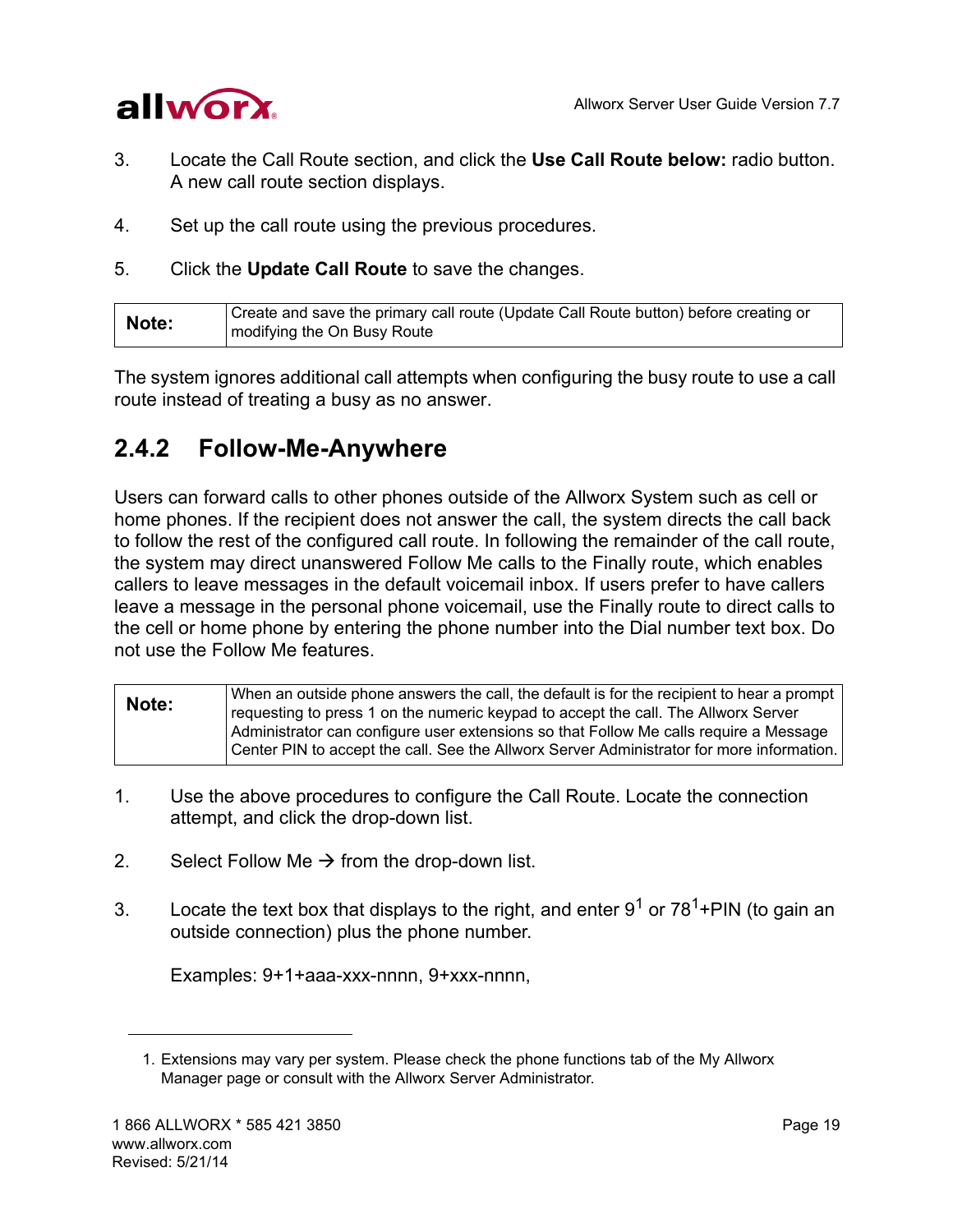Allworx Server User Guide Version 7.7



78+PIN+1+aaa-xxx-nnnn, 78+PIN+xxx-nnnn

- 4. Click the number of rings drop-down list, and select the desired number of rings. The Follow Me feature requires the recipient to listen to a message and enter a code. To give the recipient extra time to answer the call, increment the normal number of rings by two in order.
- 5. Click the **Update Call Route** button to save the changes.

The call recipient can consult another employee or transfer the caller to any extension (user, system or remote site) in the Allworx System.

#### **To consult another employee:**

- 1. Press \* # for a dial tone while placing the current caller on hold.
- 2. Dial the extension of the person to consult.
- 3. Press \*# to end the consultation and return to the caller.

#### **To do an Announced (Attended) Transfer:**

- 1. Press \*# to obtain a dial tone while placing the current caller on hold.
- 2. Dial the extension to transfer to the caller.
- 3. Talk to the new recipient.
- 4. Hang up to complete the transfer.

### **To do an Unannounced (Blind) Transfer:**

- 1. Press \*# to obtain a dial tone while placing the current caller on hold.
- 2. Dial the extension to transfer to the caller.
- 3. Hang up immediately to complete the transfer.

## **Quick Transfer:**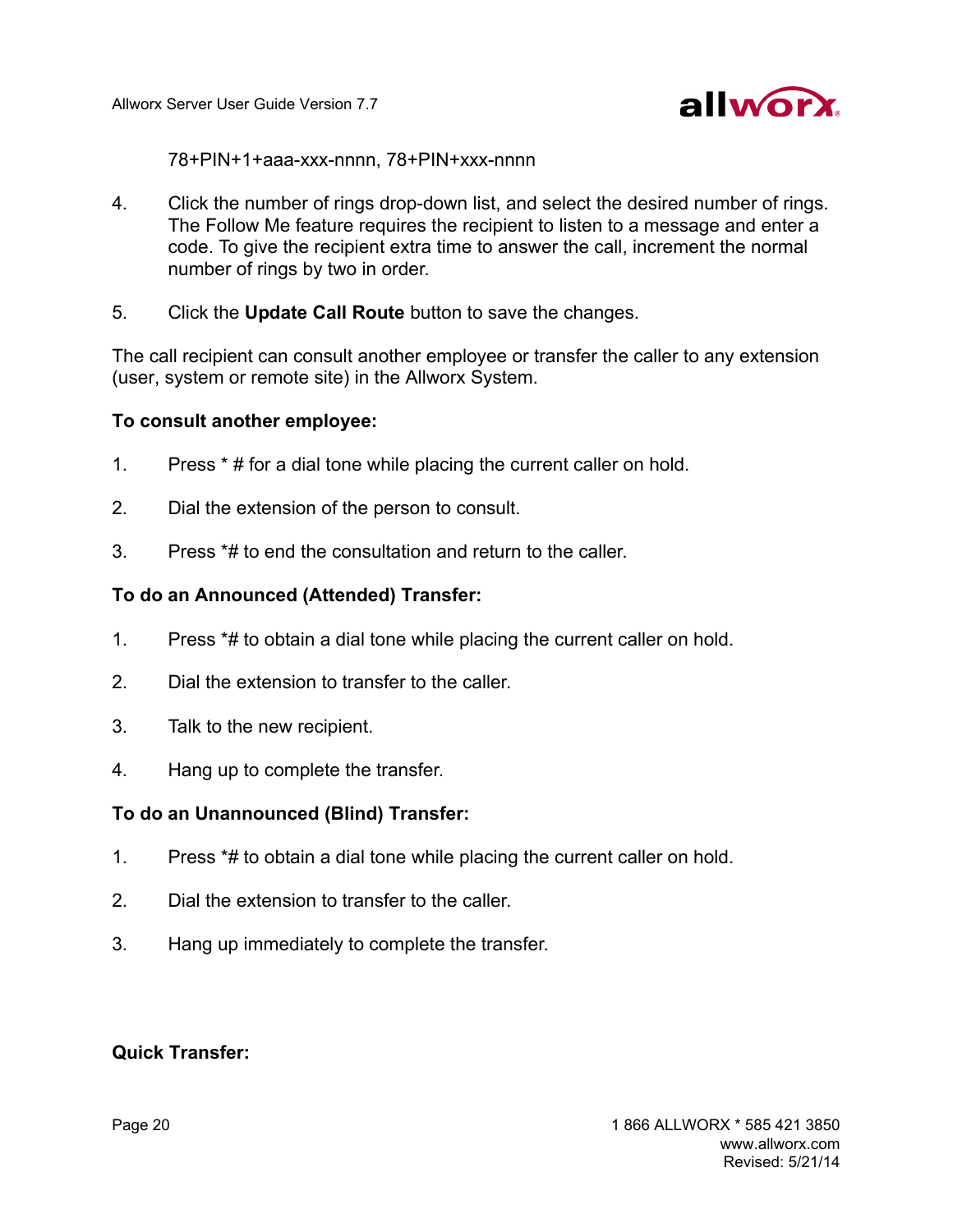

- While on an active call, the recipient can blind transfer the caller to the primary phone using \*7.
- The primary phone for quick transfer is independent of the regular phone and must be set up, separately. See the Allworx Server Administrator to designate the phone for use during the Quick Transfer.

|       | The consult and transfer features are not available for some outside lines. See the |
|-------|-------------------------------------------------------------------------------------|
| Note: | Allworx Server Administrator for more information.                                  |

### **To do Caller ID-Based Routing:**

Use the Caller ID of the incoming call to a user's extension to determine the call route.

- 1. Click the My Extension tab, and locate the Presence section. Click the **add new Call Route** link.
- 2. Locate the Call Route Selection section and select the external calls or internal calls radio button.
	- **external Caller ID number**: enter the phone number with area code in the text box. The asterisk is available to use as a wild card.
		- Enter 5854213850 to match this exact number.
		- Enter 585\* to match all calls from area code 585.
		- Enter \* to match all external calls.
	- **internal phones owned by**: select the extension from the drop-down menu.
- 3. Repeat the To configure the Call Routing for Multiple Destinations procedure, up to Step 5 to develop the intended route for the call.
- 4. Click the **Update Call Route** button to save the changes.

#### **To configure Hot Desk Routing:**

If the user logs in to a shared phone as a Hot Desk user, the call route includes "Hot Desk" as a destination. If the user intends to continue logging into phones using Hot Desking, do not modify these entries.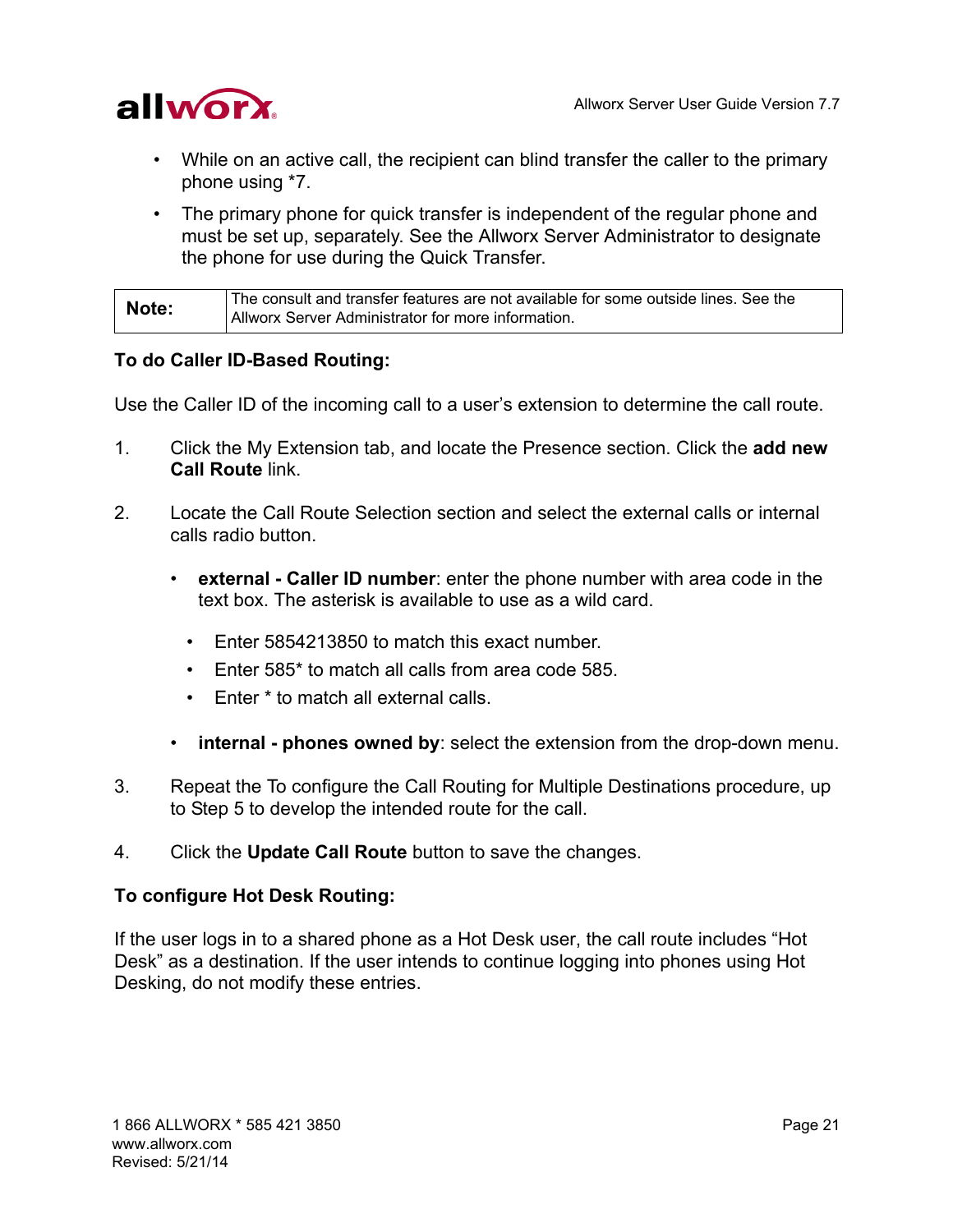

# <span id="page-27-0"></span>**2.5 My Presence**

The Presence setting controls the routing of incoming calls to your extension and displays your presence status to other users in My Allworx Manager. The system automatically routes calls to your extension based on your Presence status and configured Call Routes.

## <span id="page-27-1"></span>**2.5.1 Changing Presence**

- 1. Log in to My Allworx Manager.
- 2. Click the My Presence tab.
- 3. Choose the appropriate presence and then click the **Change Presence** button.

| Note: | On the My Presence tab, users can also set up any presence-specific voicemail inbox to  |
|-------|-----------------------------------------------------------------------------------------|
|       | prevent callers from leaving messages. See "Example: Mary calls John's extension, but   |
|       | John is not at his desk so his voicemail answers. Mary decides she would rather talk to |
|       | Jim instead of leaving John a voicemail. She dials *102 and immediately transfers to    |
|       | Jim's extension." on page 10 for more information.                                      |

## <span id="page-27-2"></span>**2.5.2 Configuring Announce Only Call Handling**

- 1. Record a greeting for the Presence to use for Announce Only. [See "To manage](#page-12-1)  [the greetings:" on page 7](#page-12-1) for more information.
- 2. Log in to My Allworx Manager. [See "To access features and configuration](#page-16-2)  [settings:" on page 11](#page-16-2) for more information.
- 3. Choose the My Presence tab.
- 4. Check the box or boxes for the presence(s) for which you do not want to record messages. The checked boxes enable the presences for already recorded greetings.